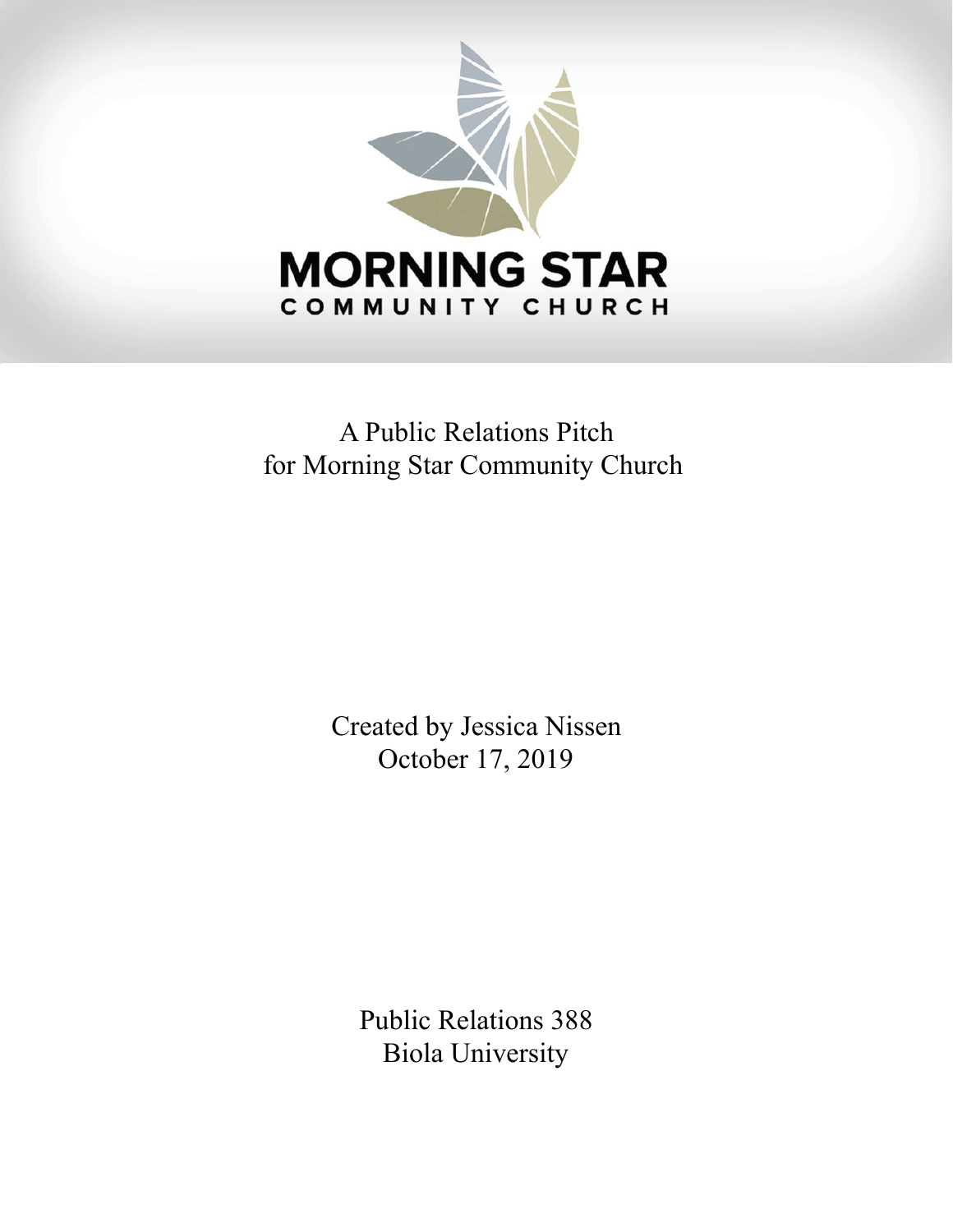# **Table of Contents**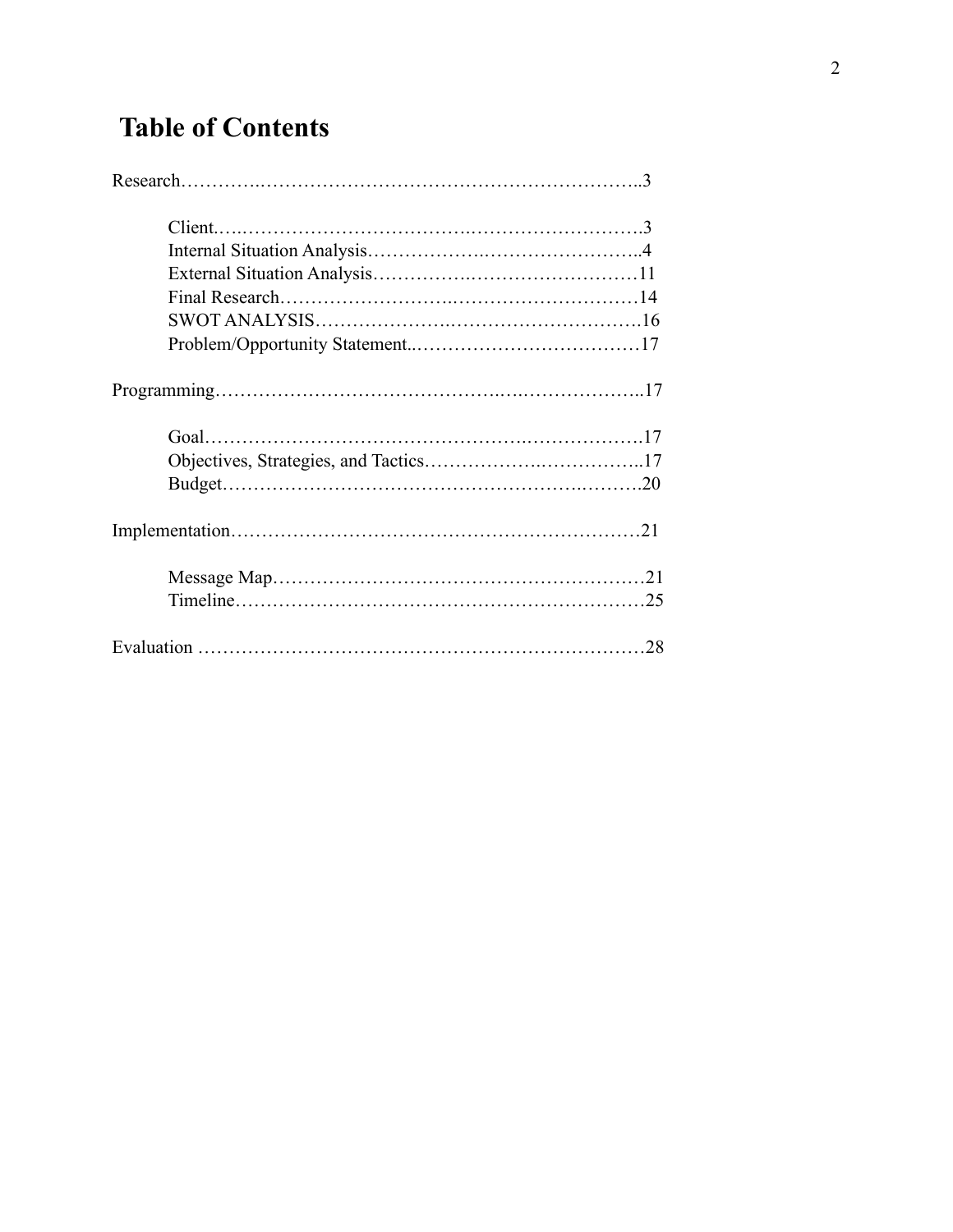### **Research**

#### **CLIENT**

Morning Star Community Church is a non-denominational church located in Salem, Oregon. Morning Star began in 1982 as a small Bible study in the home of its Pastor, Scott Nelson, and his wife Denise. Thirty-seven years later, Morning Star is one of the largest churches in Salem. Morning Star is currently in a transitional period, anticipating a church "re-launch." The relaunch will unveil a newly worded mission statement and list of core values stated below.

#### **Mission Statement**

Leading people to pursue a Jesus-first life.

#### **Vision Statement**

Our vision is for each Morning Star family member to GROW in faith, SERVE others, and SHARE the good news of Jesus Christ.

#### **Core Values**

- Biblical Truth: We joyfully embrace and proclaim the authoritative Word of God as the foundation of faith and a guide for all that we do.
- Missional Living: We will pursue lives centered around the making of disciples. We won't just bring people to church, we will bring Jesus to our community.
- Excellence: We will do everything to the best of our abilities because everything we do matters to Jesus.
- Stewardship: We will be known for radical generosity, intentionality, and care for everything we have and everything we are--because it's all His.
- Community: Life is better together, so we will strive to cultivate meaningful relationships that foster a sense of belonging, promote growth in Jesus.
- Cultural Relevance: We will build bridges and break down barriers to bring timeless, unchanging truths in ways others can understand.
- Family: We pursue adoption of all into our family of faith, and will spiritually equip families as a dynamic means of organic discipleship.
- Authenticity: We will lead vulnerable and transparent lives because we are all broken, finding real life Jesus.

#### **Audiences**

#### Primary Audiences

• Single and married adults, 18 years old and above, within the church congregation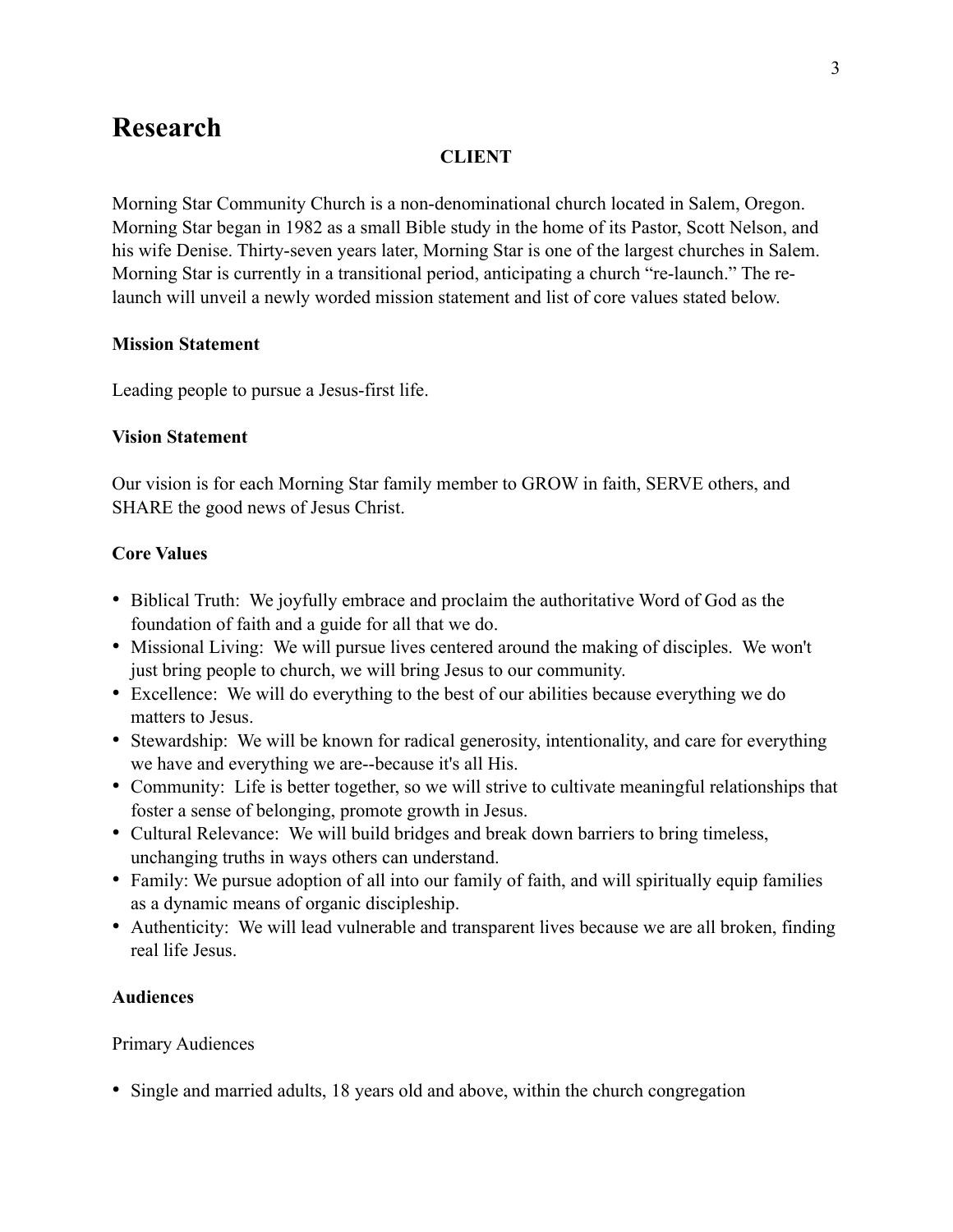- Parents with young kids, within the church congregation
- Middle school and high school students within the church congregation

Secondary Audiences

The Salem community, specifically targeting:

- Families with younger children
- Young adults (ages 18-28)
- Multigenerational families

#### **INTERNAL SITUATION ANALYSIS**

#### **1. Conversation with Church Faculty (Primary Qualitative)**

A conversation with three of Morning Star's head staff—the Associate Pastor, Women's Ministry Director, and Middle School Ministry Director—provided clarity about the recent history and happenings of the church.

#### **a. Background**

Morning Star is currently recovering from a turbulent time inside and outside the church. In April of 2017, a few members of Morning Star's leadership were accused of sexual misconduct. A private investigation was launched to look into the allegations. The church congregation was unaware of this investigation until January of 2018, when Pastor Scott Nelson announced the resignation of one of the church's pastors. On that same day, Nelson revealed several details about how the church's head staff had poorly handled accusations of sexual misconduct in the past. Nelson sincerely apologized, acknowledging that the church's head staff did not handle those situations as well as they should have.

Soon after this public announcement, multiple corrective actions were taken, and new policies were created in order to move forward with a commitment to better practices and transparency. Despite these corrective actions, many congregations members expressed that they could no longer trust the church to lead them. Upset by the leadership mistakes and secrets, many of the church's long-time members stopped attending Morning Star. The amount of attendees has decreased significantly.

In efforts to display improved leadership and restore trust with the remaining congregation, the church staff has taken many more corrective actions since January 2018. Quarterly "family meetings" now take place. In these meetings, Morning Star's Board members transparently discuss the church's finances, challenges, and any recent or future changes within the church. These meetings are a response to the congregation's demand for more transparency and communication. These meetings have been received positively by the congregation, and the congregation has expressed appreciation.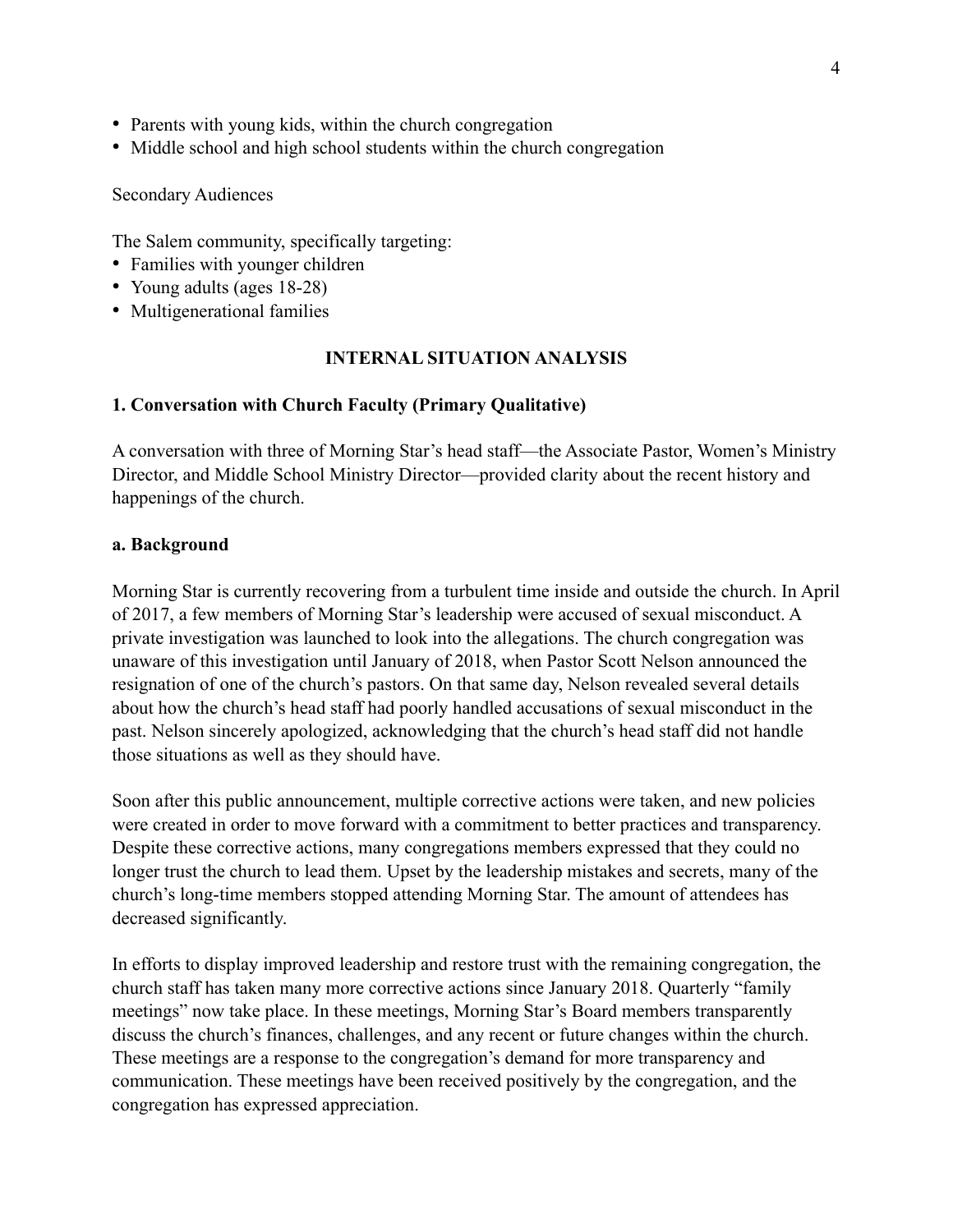Another significant action Morning Star's head staff took was issuing an extensive survey to the congregation. Included in the survey was an invitation for honest feedback about the strengths and weaknesses of the church, what improvements should be made, and what the congregation would like to see happen in the future. The church staff has been listening to the congregation's voice and slowly implementing some of the changes requested.

Although the congregation is smaller now, turbulence within the church has calmed down significantly. And though Morning Star had to lay off several paid staff and re-structure the church to depend more heavily on volunteers, the church is in a financially stable state right now.

#### **b. Current Situation/Need for Public Relations**

In light of recent occurrences, and with a desire to start a new chapter for the church, Morning Star's head staff feels the need to initiate more change. They recently announced to the congregation that in January of 2020, they will be "re-launching" the church. The re-launch will include an unveiling of the new mission statement and list of core values.

With the re-launch coming, the Morning Star staff has expressed a desire for more specific ideas about how to reinforce its ongoing commitment to better leadership moving forward. It wants to continue re-building trust with the congregation, prove that it is listening to the congregation's voices, and display its improved leadership. This is why PR is needed.

#### **2. Communications Audit (Primary Qualitative & Quantitative)**

#### **a. Website**

- Easy to navigate
- Well organized
- Informative
- Inviting
- Good visual presence
- Clearly states what is important to Morning Star: "We're all about Jesus—bringing glory to Him, sharing the hope He gives, and seeing lives and hearts changed throughout Salem and around the world. No matter who you are or where you come from—whether you're searching out who Jesus is and what church is all about or you've been following Him for decades you're welcome and can find a home here at Morning Star."

#### **b. Instagram**

- 594 followers
- Similar content as facebook
- Between 30-100 likes per post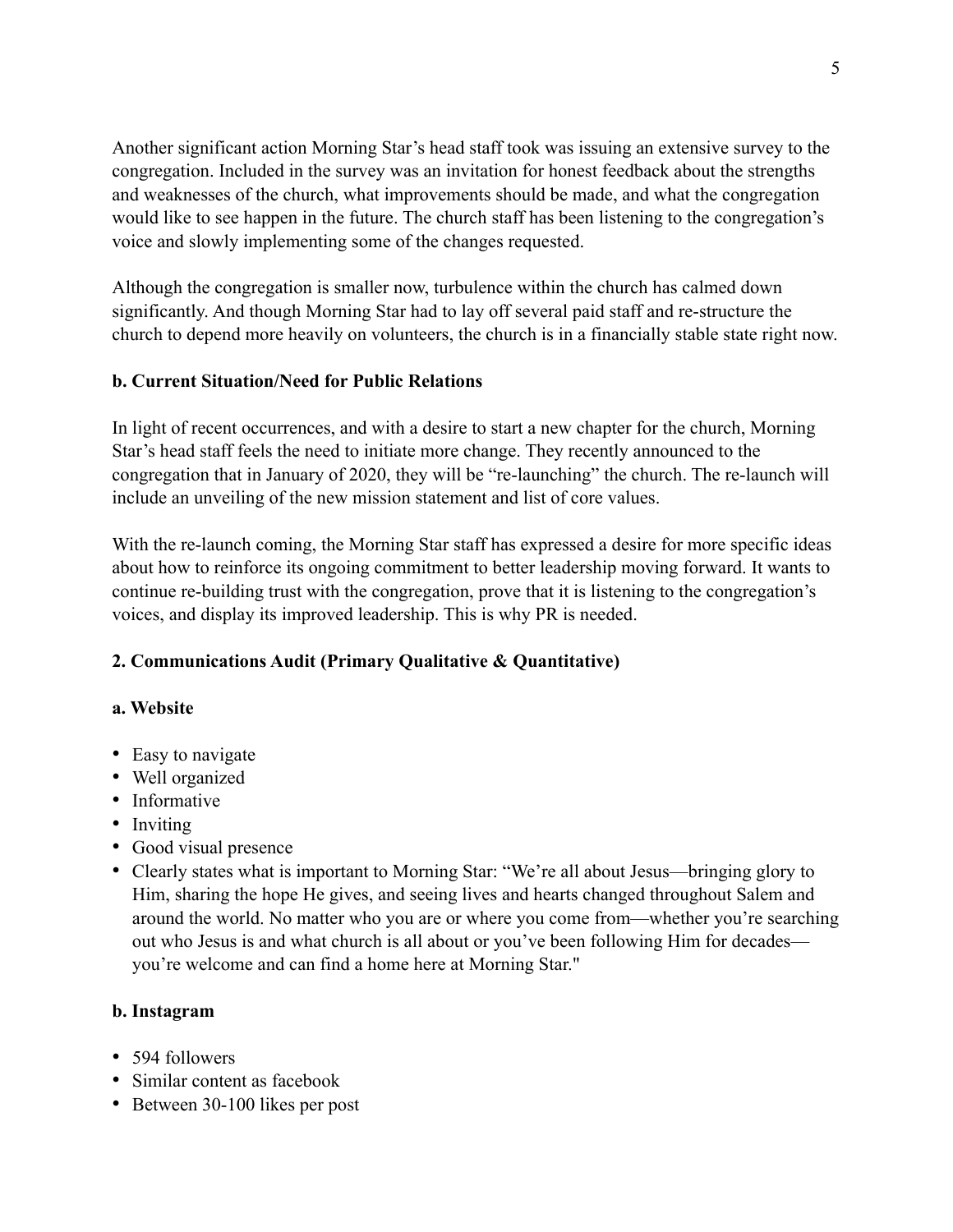• Responds promptly to audience in comments

#### **c. Facebook**

- 2,417 people like the page
- Frequent posts
- Posts are on-brand
- Posts mainly promote events and new sermon series
- Content is appropriate for all ages but mainly directed toward adults
- Posts get 15-50 likes and not many comments
- Conveys friendly and inviting tone in all posts
- Clearly states in many event posts that Morning Star wants to invite community members to church

#### **3. Summarized Church-Wide Summary Results (Secondary Quantitative & Qualitative)**

Morning Star gave me access to the church-wide survey results. 239 people, out of roughly 1,5000, responded to the survey. The following data are the statistics that were already summarized by the church staff. The summary found:

#### **a. About the Congregation**

- The church is a tenured church: Many members have been calling Morning Star their home church and show a commitment to staying for several years
- The church is an aging church: 65% of the congregation is 50 years old or above
- The church is a committed church: 93% attend regularly
- In order to become a healthy, multi generational church, Morning Star wants to reach more young adults and young families and people in their 20's and 30's

#### **b. Strengths of Morning Star**

- Teaching (commitment to biblical truth)
- Loving and Welcoming Staff, volunteers, and congregation
- Community (the congregation loves the church's commitment to community)
- Family Meetings (the congregation greatly appreciates the new family meetings)
- Students Ministries

#### **c. Areas That Could be/Need to be Strengthened**

- Communication (this was the top-rated and most shared area of needed growth)
- Transparency
- Women in Leadership
- Applicatory Teaching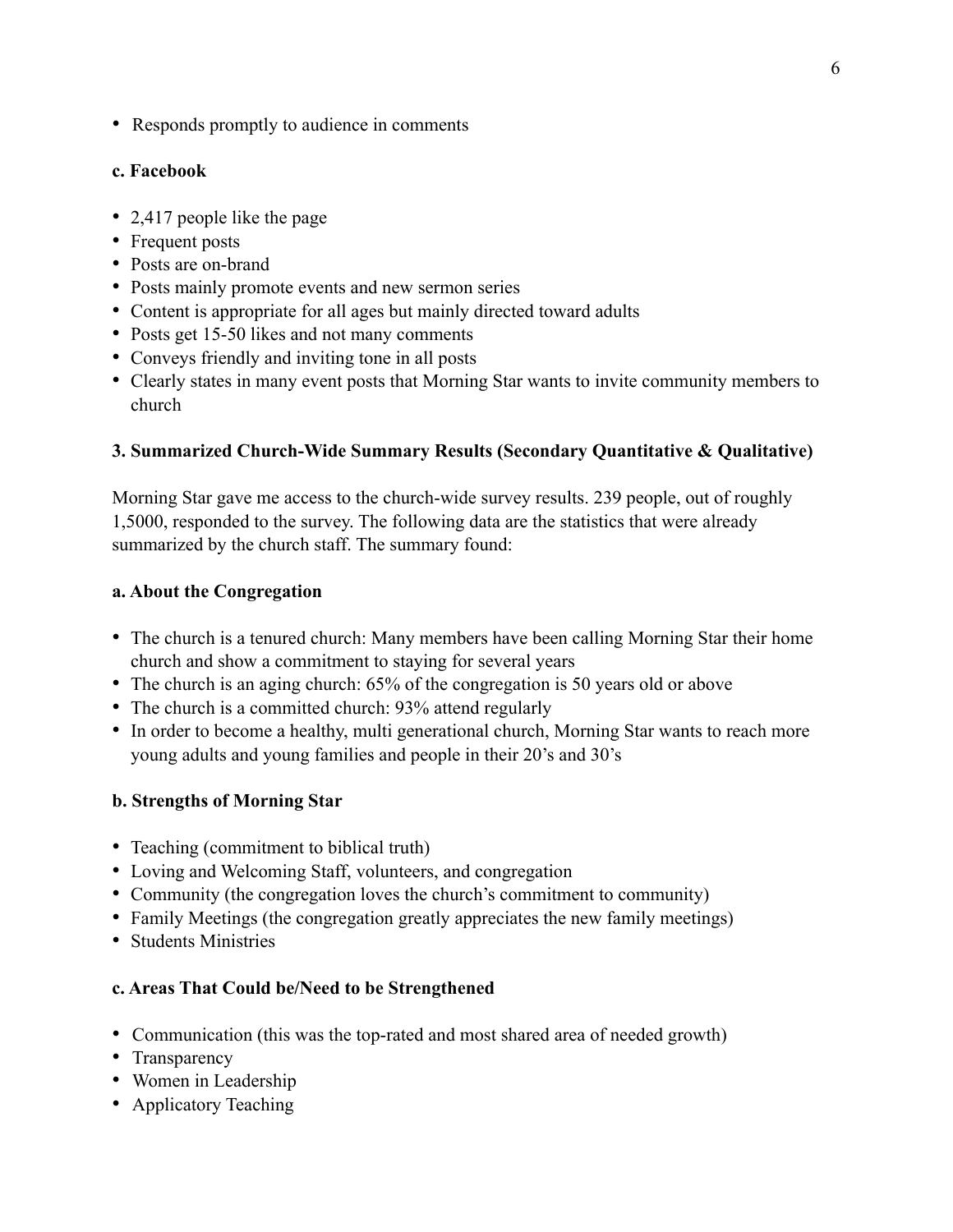- Learning Opportunities for Adults (education for training purposes)
- Clearer future plans

#### **4. Non-Summarized Church-Wide Survey Results (Secondary Quantitative & Qualitative)**

Morning Star also gave me access to the full, detailed and non-summarized version of the survey results. This version of the survey results showed longer, written responses to open-ended questions. Some questions included:

- "For your personal growth and discipleship, what is an area that you would like to see strengthened at Morning Star?"
- "What is one thing our church could do to improve our outreach in the community?"
- "Please take the next few minutes to share your hope for the church's future. What are your dreams, desires, and wishes for Morning Star over the next 3-5 years?"
- "If you could change one thing in our church, what would it be?"

In order to better understand the opinions and attitudes of the congregation and to discover what Morning Star's staff can do to appease them in the future, I did my own analysis of the written responses from the survey results. I found the following themes/trends in the data:

#### **a. Outreach/Volunteerism/Partnerships/Involvement with Greater Community**

Many adult members of the congregation want:

- Improved outreach efforts
- To serve and show love to the city of Salem
- More opportunities to volunteer in the church as well as in the community
- To go into the local community (i.e. community service days)
- To use the church's large indoor and outdoor spaces to host events open to the community events that the church congregation can feel comfortable and excited about inviting nonbelievers and others who do not attend the church to (i.e. concert, BBQ, car show, picnic, 5K)
- To partner with or support local non-profits
- To find creative ways to meet the needs of those who are in need
- To see the church engage in ongoing service projects, not once per year events
- To see the church grow in attendance
- To not just obtain knowledge from sermons, but to also express that knowledge by taking action

#### **b. Reputation/Comparison to Other Churches**

Less consistent but still noticeable themes in the survey results were: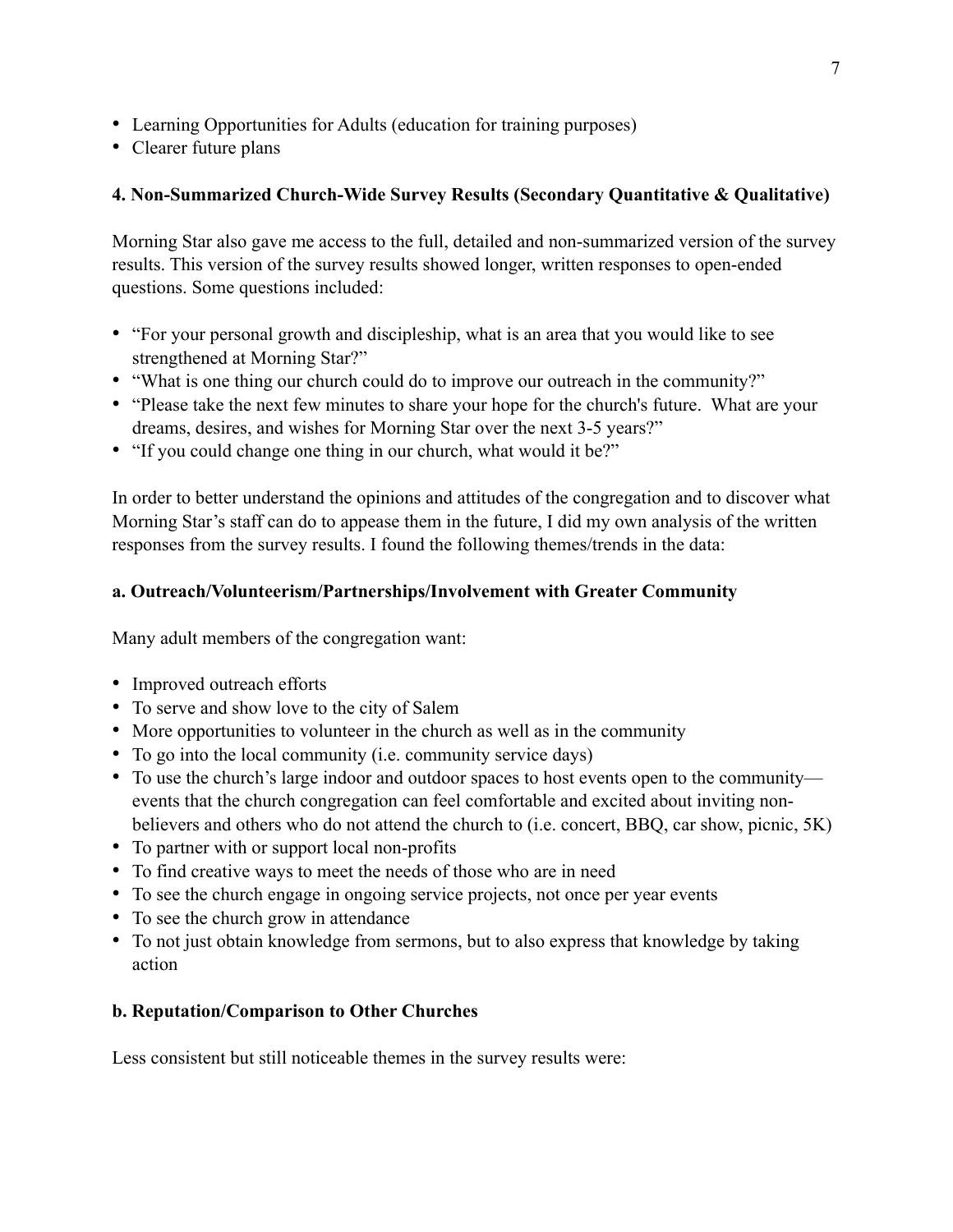- Some members of the congregation compared Morning Star to local churches and suggested being more like those churches in their outreach efforts and partnerships
- Some member of the congregation were concerned for, or disappointed in, the reputation of Morning Star within the larger community

#### **5. Past Outreach Events, Fundraisers, & Service Projects (Primary Quantitative)**

Because of the congregation's mention of outreach, volunteerism, partnerships, and involvement with the greater community, I analyzed Morning Star's Facebook and website for information about some of its most recent efforts in these areas.

#### **Feed Salem Event**

Description: The church buys boxes of food, delivers them to needy families in the community, prays for those families, and shares the gospel. Prior to the event, congregation members are given a list of food items to shop for and to fill a box with. On the day of the event, they deliver the boxes.

Frequency: Once a year

Outcome: Successful in its efforts but sometimes short on volunteers

#### **Spring Mission Trips**

Description: The church sends out teams of high schoolers to different cities to serve Salem and other communities and share the gospel.

Frequency: Once a year Outcome: Successful

#### **Modesto, California Mission Trips**

Description: The church sends a team of high schoolers and leaders to serve and share the gospel in Modesto. Frequency: Twice a year Outcome: Successful

#### **Mission Trip Garage Sale Fundraiser**

Description: One of the largest events of the year. The event is advertised to the whole community for several weeks in advance, and the church members prepare for several months by receiving tangible donations, sorting them, storing them away, and then finally setting up the larg sale the day before the event. The event day requires several volunteers from the church. All of the community is invited to the event, and this has historically been a highly successful event, raising around \$10,000 each year. A large number of people from the community enter the church to shop for items.

Frequency: Once a year Outcome: Successful

#### **Backpack Blessings & Motorcycle Delivery Day**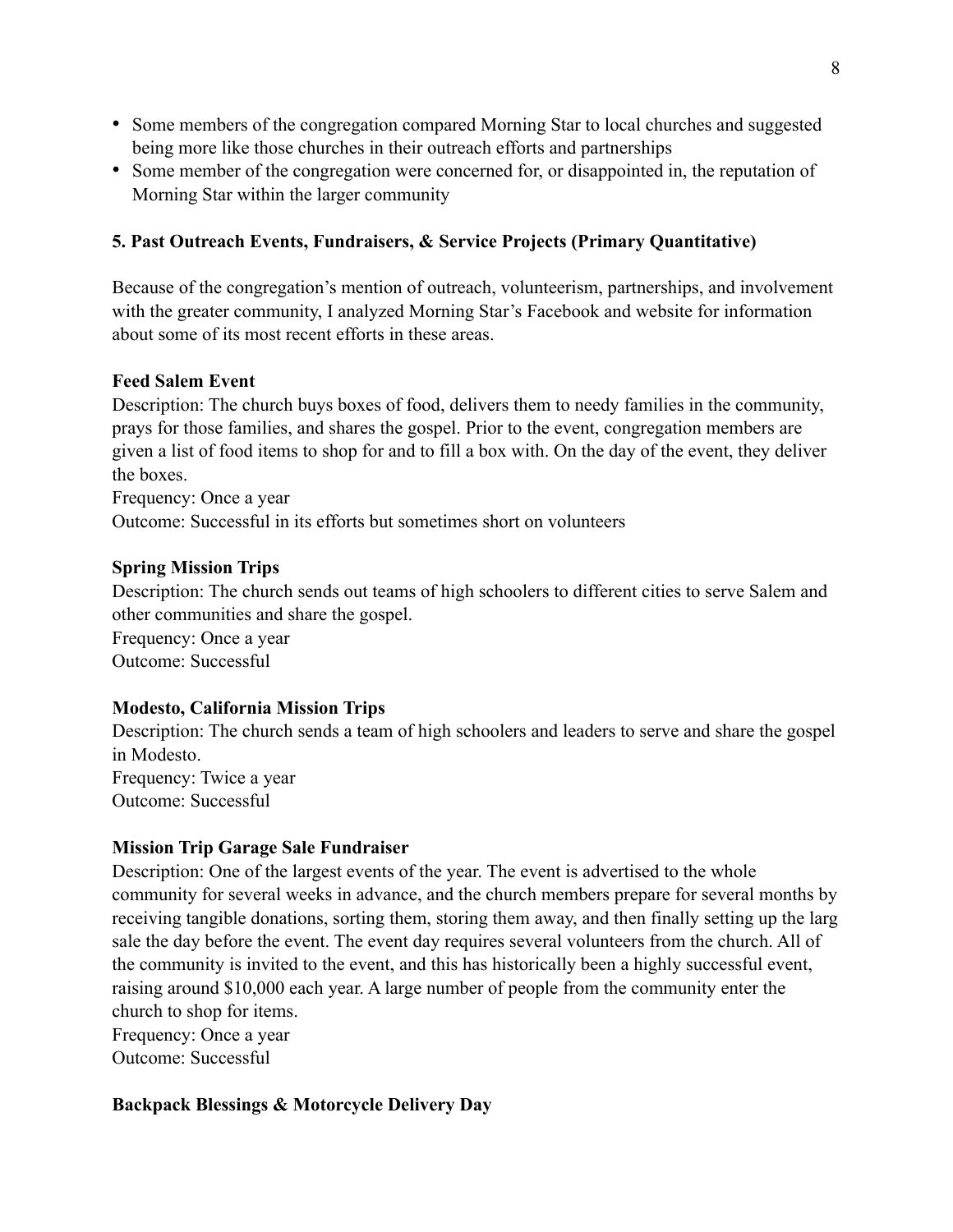Description: Meets the needs of financially struggling families in the community by providing school supplies that children need. Prior to the event, congregation members are given a list of school items to shop for and to fill a backpack with; or they can simply give a gift card instead of go shopping. On the day of the event, congregation members who own motorcycles deliver the backpacks.

Frequency: Once a year Outcome: Successful

#### **Serve Salem Events:**

Description: The church disperses in teams to do service projects around the city. These projects include picking up trash, landscaping, painting, spreading bark, or buffing floors at local schools, city parks and more.

Frequency: Once a year

Outcome: Successful in efforts and in volunteers who showed up

#### **Solar Eclipse 2017**

Description: A special event in which Morning Star invited the whole community and people traveling from outside of Salem to view the total solar eclipse on its large grass field and parking lot. Attendees had the option to camp overnight or rent a parking spot for an RV or camper. 5 food trucks came. Many of Morning Star's congregation were needed as volunteers to run the event. All proceeds went to local charities. Hundreds of people attended. Outcome: Highly successful

#### **(New) Sport's Camp for Kids**

Description: A 5-day summer sport's camp for 4-10 year-old kids. Morning Star hosted the camp and worked in partnership with an outside ministry called Base Sports. Base Sports shares the love of Jesus with children through sports. Volunteers from Base Sports worked alongside a few Morning Star volunteers.

Frequency: Once a year Outcome: Unknown

#### **(New) Family Movie Night Events**

Description: Family-friendly movie nights on the lawn of the church in the summer. These nights are promoted for a long time in advance, with the hope of drawing in families who do not attend the church. An ice cream truck came, a face painter was hired, and costumed characters were hired to interact with kids.

Frequency: 4 times throughout the summer

Outcome: Successful: 30% of attendees were non-attendees

**(Coming Soon) DHS Fundraiser:** Collecting blankets for children in the foster care system. Takes place inside the church

#### **6. Summary of Internal Analysis**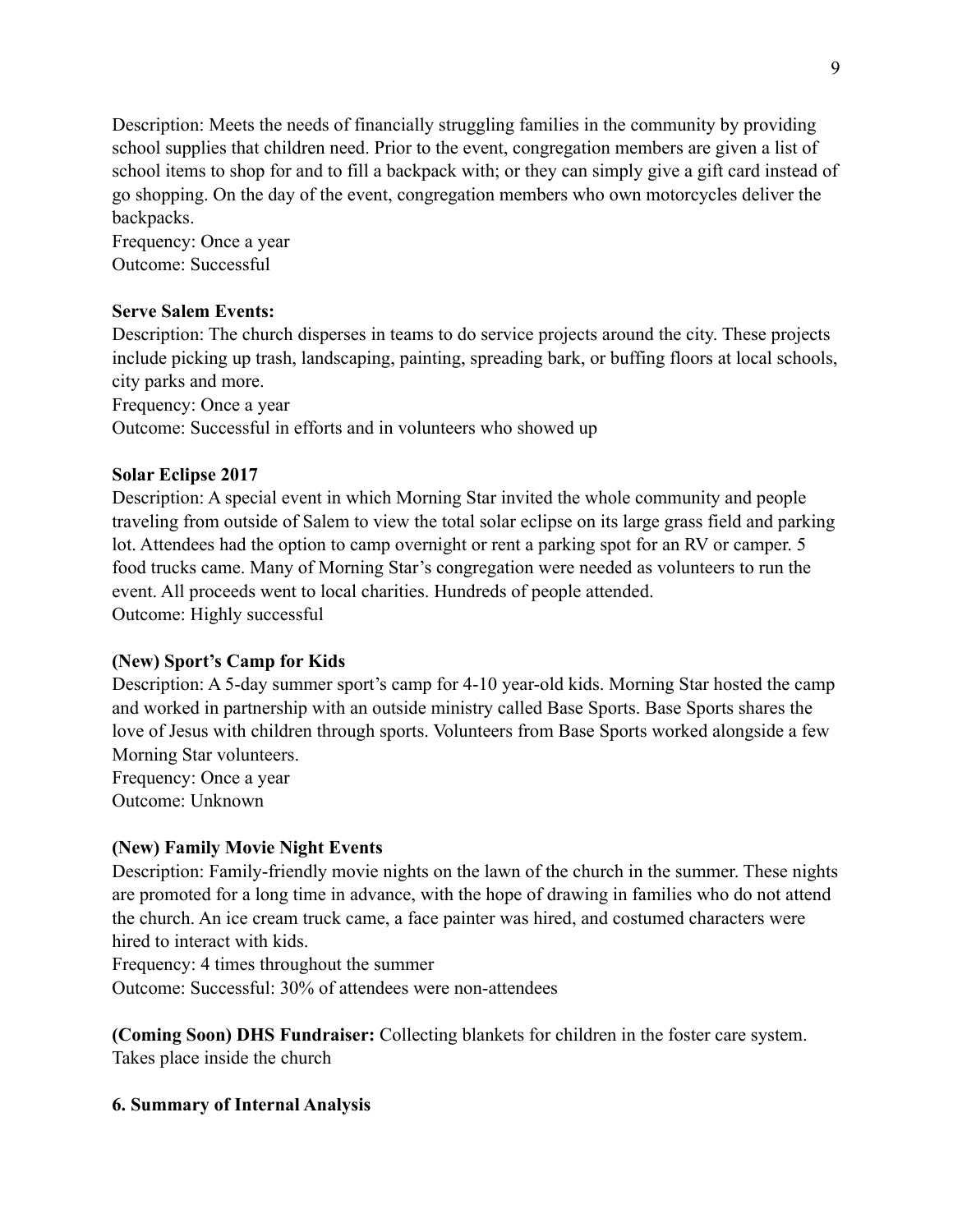#### **a. Overview**

In the recent past, one church crisis caused a large number of long-time attendees to leave Morning Star. Morning Star has taken corrective measures since then, displaying improved transparency, communication, and improvements to a few of the other areas mentioned in the survey. Morning Star's staff reports that the turbulence in the church has calmed down significantly; church attendance has stabilized; and the survey found that the current congregation is seemingly committed to the church, calling it their home. However, a dissatisfied tone was still reflected in the survey by many adults in the congregation. Many expressed a desire for changes they would like to see made.

The majority of the congregation who expressed these desires for change are Morning Star's key stakeholders (adults 18 and over). This reveals that there is still opportunity for Morning Star to improve its relationship with the publics whom its failure or success depends upon. If it does not attend to the desires of its key stakeholders soon, and continue showing evidence of its new commitments to better leadership and listening to the congregation, dissatisfied members may leave or become less engaged. Because of this, Morning Star would be wise to take action. With the re-launch of the church coming, now is an appropriate time to plan for future actions.

The survey revealed that a large majority of adults in the congregation wanted improved outreach efforts. This includes: more ways to volunteer, enter into and serve the local Salem community, host events, and partner with other nonprofits. They see the actions other local churches are taking, and they want Morning Star to follow. Hosting its Family Movie Nights was the first step Morning Star took to improve its outreach. Family Movie Nights meet some of the criteria of what the congregation was requesting, but they still lack some of the other criteria. Meeting more of the specific requests made by the congregation may be the improvement needed.

#### **b. Summary of Morning Star's Recent Outreach Efforts (Primary Qualitative)**

To better understand why Morning Star's congregation is dissatisfied by the church's outreach efforts, I analyzed Morning Star's recent efforts and found themes:

- **Small Portion of the Congregation:** The annual, few-day mission trips and Motorcycle Deliver Day only involve a small portion of the congregation.
- Minimal Action/Minimal Fellowship & Engagement: Opportunities to meet the needs of the community—such as Backpack Blessings and DHS Fundraiser—require minimal action by church members and are mainly achieved by members either giving money or shopping for items and dropping them off at the church. These opportunities are successful but do not require members of the church to engage in any activity together like Serve Salem and the Garage Sale do.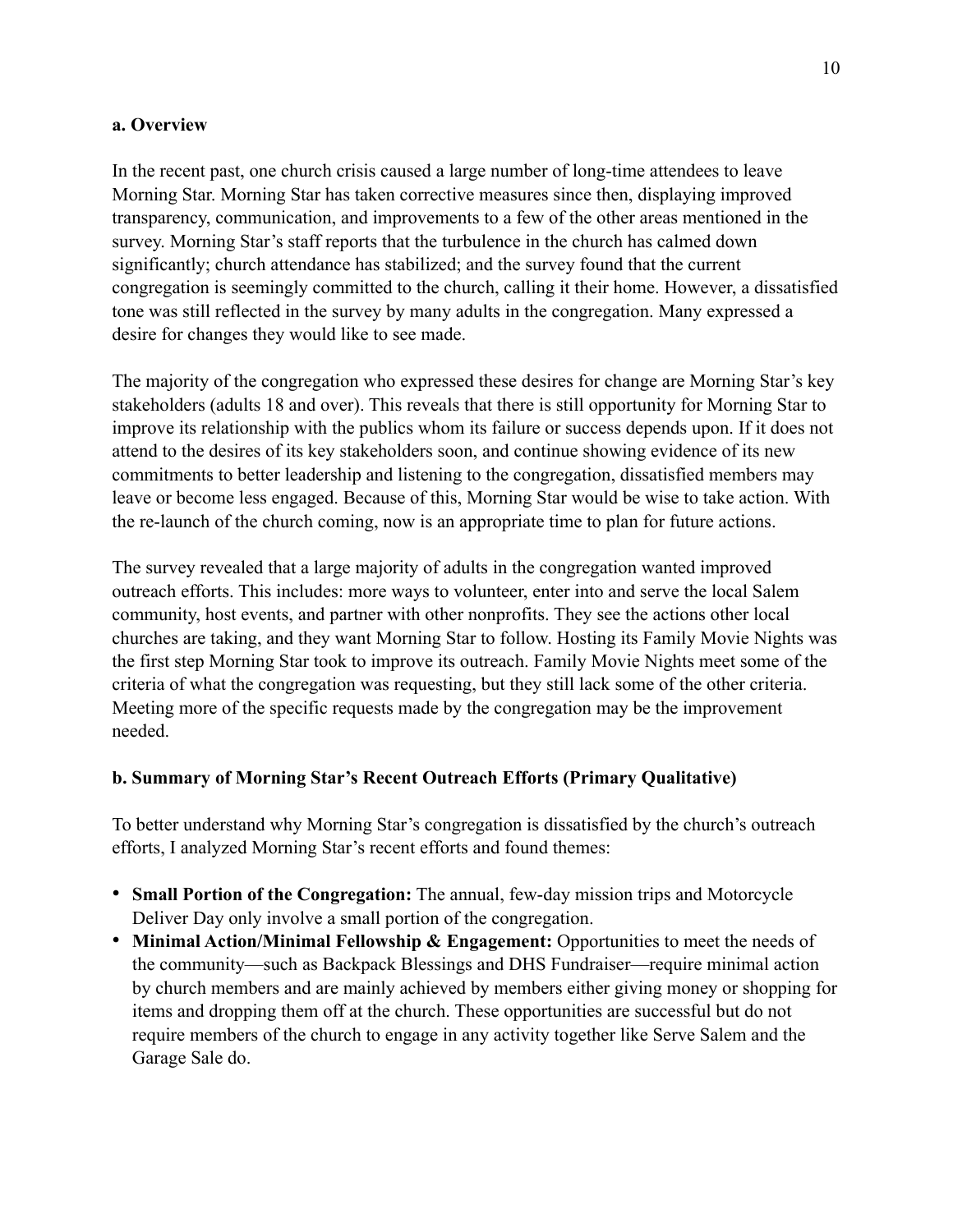- **Infrequency:** Feed Salem Delivery Day, Serve Salem, and the Garage Sale are more actionoriented but only occur once every year. Most of Morning Star's outreach efforts only occur once or twice a year.
- Lack of Partnership: Though Feed Salem is an initiative that forty churches in Salem take part in, the churches do not come in to contact with one-another on delivery days. Most of Morning Star's outreach opportunities rely on the volunteers in the church and not in partnership with other churches or nonprofits—except for Sport's Camp. If any of these other outreach efforts do work alongside other churches or nonprofits, Morning Star has not communicated that.

These themes may reveal what Morning Star's outreach efforts are missing and what the congregation wants more of. Of note, however, are the highly successful and unique events: The Solar Eclipse Party and Garage Sale. These events are both creative events that utilized Morning Star's large property, generated impressive sums of money that Morning Star then gave to outside causes, and brought in many people from the outside community to Morning Star's property.

#### **EXTERNAL SITUATION ANALYSIS**

#### **1. News and Facebook Comments (Primary Qualitative)**

The most recent news coverage about Morning Star was a series of articles in the local newspaper that reflected negative sentiments about Morning Star. The articles, published in March of 2018, are all related to the sexual scandal in the church. The articles circulated around Facebook and were shared by many people outside the congregation. Facebook comments related to the articles strongly indicate a negative reputation of Morning Star within the greater Salem community. However, these posts were published a years and a half ago, so it is difficult to gauge what the outside public's perception of the church is now.

#### **2. Competitors (Primary Qualitative)**

I looked specifically at the volunteer, outreach, and service efforts of several of Morning Star's direct competitors. The following churches are all located in Salem, Oregon and have similar beliefs and doctrine as Morning Star. Each church falls under the category of one of these denominations: non-denominational, assemblies of God, pentecostal, or baptist.

#### **a. Bethany Baptist Church (BCC)**

• BCC has had a long-standing partnership with a non-profit called Upward Sports. "Upward Sports helps church leaders leverage the power of sports to connect with families in their community. [The] mission is promoting the discovery of Jesus through sports." BCC opens its large lawns to Upward on Saturdays.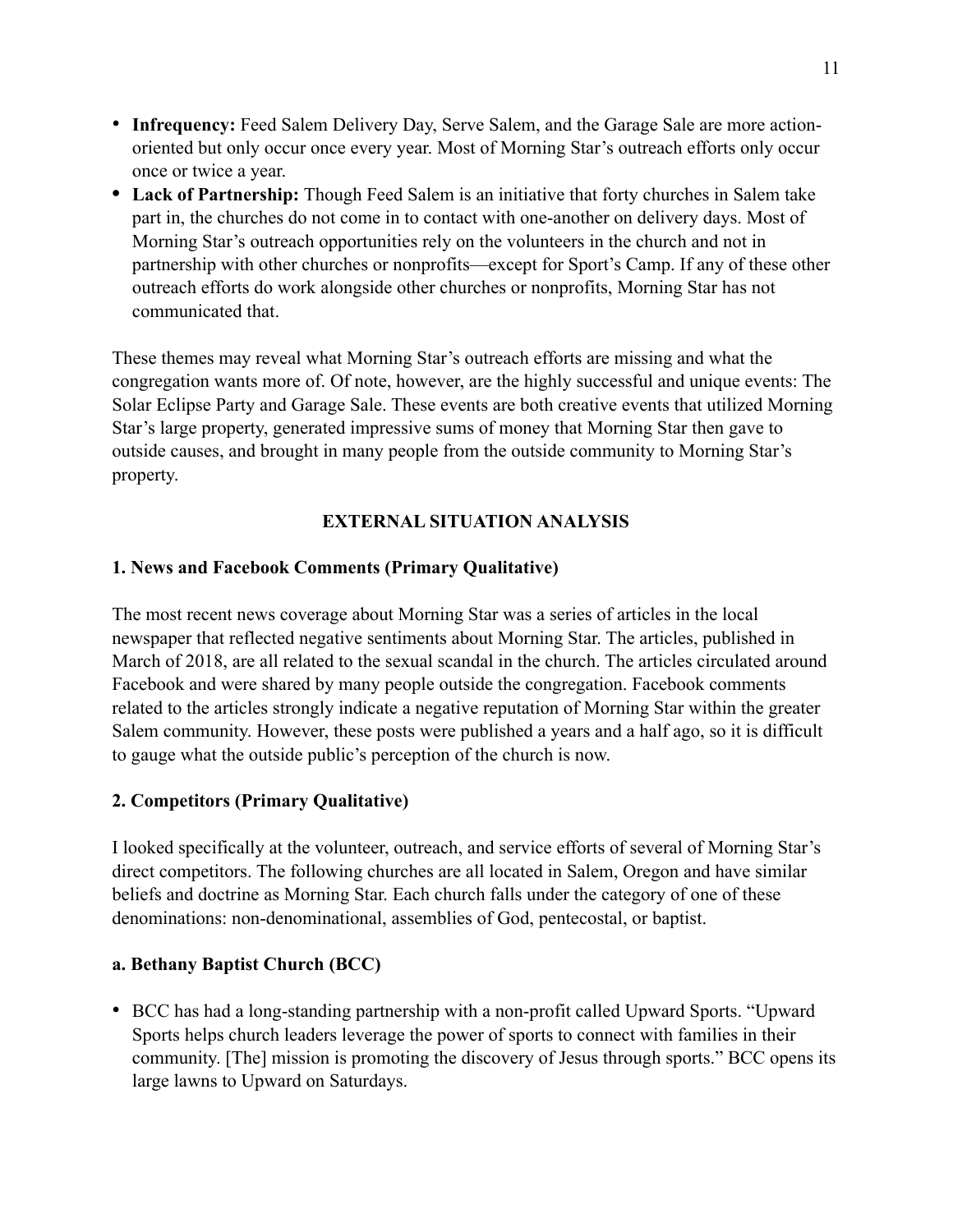• BCC also financially supports local nonprofits such as the Union Gospel Mission and HOPE Pregnancy Center.

#### **b. Westminster Presbyterian Church**

• Hosts an annual, 3-day Fine Art Festival for the whole community. All are invited to the church's property. It is \$7 dollars for admission. Included is free food, live music, guest speakers, open galleries, and artist demonstrations. The event description does not specify where the funds are going. The event is run by "numerous volunteers."

#### **c. Trinity Covenant Church**

- Has hosted community BBQs and movie nights for the congregation and the community as an outreach event.
- Has facilitated outdoor work parties where members of the congregation went out and served the community.

#### **d. Life Church**

• Has a Food and Clothing Bank for needy families in the community. Every fourth Saturday of the month, and certain Thursdays, they open their doors so families can come and receive food and clothes.

#### **e. West Salem 4 Square**

- Partners with and financially supports 7 nonprofits
- Candyfest: An annual outreach event. A free community wide event around Halloween. It included inflatables, games, snacks and candy.
- Love Week: An annual outreach event. A week of partnering with local ministries and serving the city.
- Hosted an informational meeting with the local DHS to learn about the certification process of foster care and also what it looks like to provide respite care to existing foster parents.

#### **f. New Harvest Church**

- Has a Food Bank for needy families in the community. Every third Saturday of every month they serve the community. This is in partnership with a local nonprofit.
- Partners with its neighborhood elementary school to host an after school program for young children.
- Partners with a non-profit called Prison Fellowship. Prison Fellowship seeks the transformation of prisoners, ex-prisoners, and their families through the power and truth of Jesus Christ. New Harvest serves the families of inmates and helps ex-prisoners find a spiritual family within their church.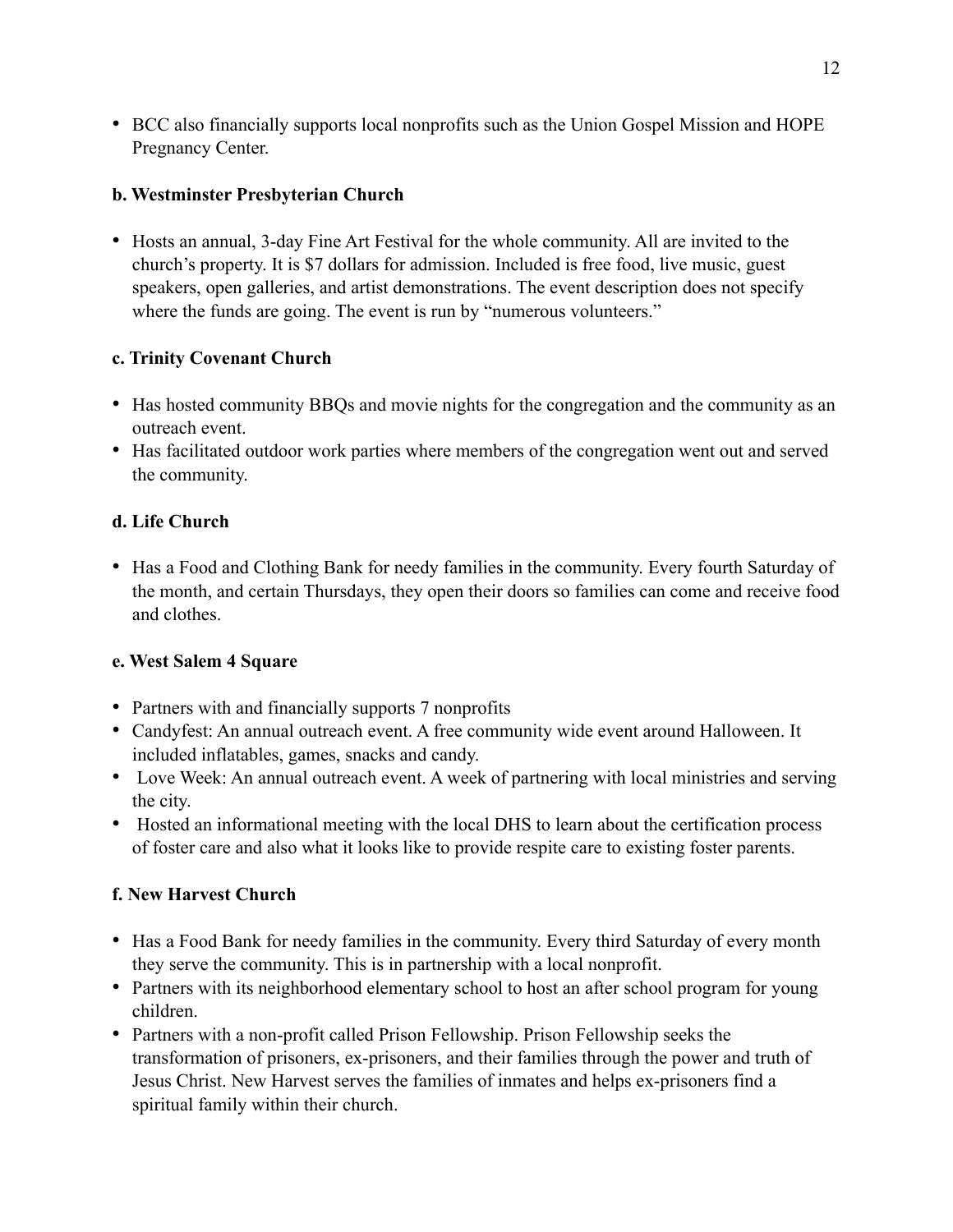- Supports a nonprofit called Amani. Amani is a mission organization helping 50 orphans in Kenya to have a better life with basic holistic provisions.
- Supports a nonprofit called the Union Gospel Mission (UGM). UGM serves the hungry, hurting, and homeless in the local area. New Harvest has a team of volunteers that are currently pursuing a fundraising endeavor to help the UGM facility to double in size.

### **g. Church On the Hill**

- Serves the homeless every fifth Saturday of the month
- Engaged the church congregation in a work day on the church's own campus. The congregation was willing to do yard work on their own property.
- Hosted a community outreach event at a local park. It was open to the whole public, and lunch was provided for free.
- Has hosted concerts and dessert fundraising events.

#### **h. Salem Alliance**

Salem Alliance is a megachurch that owns a large, four-story community center (Broadway Commons) that houses a variety of services and spaces within its walls. Its ongoing and frequent efforts are:

- Furniture Bank: Delivers donated furniture to families in need
- Firewood Delivery Ministry: Delivers Firewood
- Feed Salem: Monthly Food Box Distribution
- Neighborhood School Partnerships: Cares for families and staff at its neighborhood schools
- Language Learning Classes: Classes take place inside Broadway Commons
- Partners with a nonprofit called Salem For Refugees. Salem For Refugees is an independent city-wide network that exists to bring people and resources together to empower refugees to thrive in Salem.
- Hosts the International Prayer Gathering: a place where refugees, immigrants, asylum seekers and friends from all over the world meet together each week in a diverse community of multiple cultures, languages and nationalities.
- Founded Sparrow Furniture. Sparrow furniture helps refugees to overcome barriers to employment by providing them with the opportunity for a paid apprenticeship and language classes in a custom woodworking business.
- Houses Salem Free Clinics, which provides free, quality healthcare to the uninsured in the community, as an expression of Christ's love.
- Supports Salem Free Clinics by advertising three annual fundraising events that support Supports Salem Free Clinics. Fundraising events include an annual 5 and 10 K run, jazz festival, and luncheons and desserts.
- Regularly offers its space as a venue for concerts and comedians. This brings many people into the church who do not attend.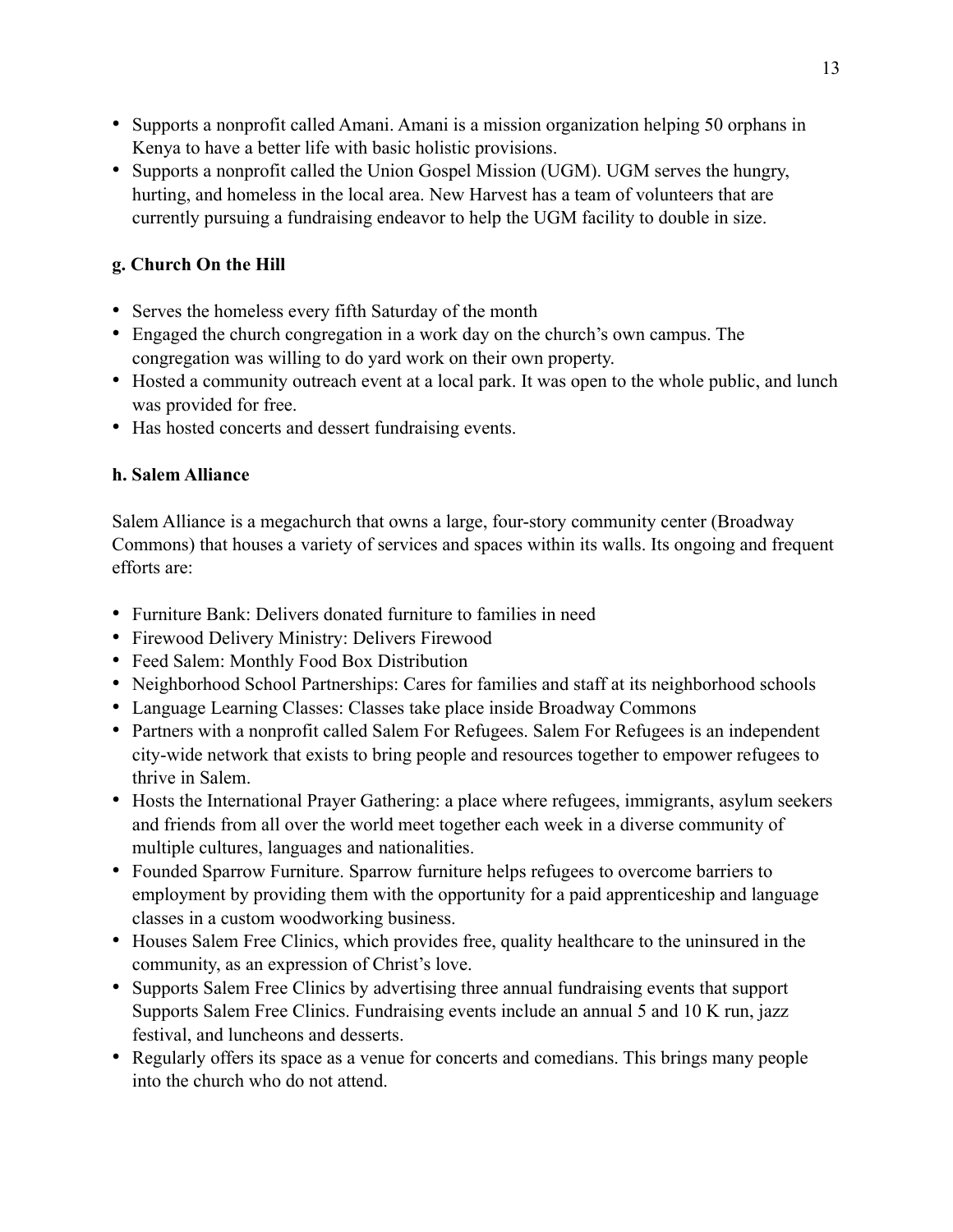#### **Summary of External Analysis.**

There are a few common threads among Morning Stars's direct competitors' volunteer, outreach, and service efforts and events.

- Several churches have selected one or more nonprofit, people group, or cause to consistently show support to through regular donations, fundraising, collaborative efforts, ongoing partnerships, or service projects.
- Several churches have multiple annual or semi-regular (more than twice a year) fundraising events that clearly state what outside causes they are donating to.
- Several churches invite community members to join them on their campus for interactive and lighthearted activities (art festivals, BBQ's, movie nights, music festivals, etc.)
- Several churches open their campuses as a venue for conferences, speakers, concerts, or other entertainment. These events bring many non-church goers into the church building.
- Several churches have a food or clothing bank that collects items year-round that are eventually given to people in the community who are in need.
- Several churches have at least one service project in the community (yard work, feeding the homeless, etc.) every month.

Additionally, there is a chance that Morning Star has a negative reputation among some in the greater community—specifically other churches—because of their lack of outreach and partnerships, as well as the sexual scandal and news coverage of 2017. Members of Morning Star's congregation, including some of the church staff, believe this to be true; but there is not enough direct evidence currently.

#### **FINAL RESEARCH**

#### **1. Q&A with Faculty (Primary Quantitative)**

After considering everything I learned about Morning Star's need for PR, the congregation's desires, and the mission of the church, I wondered if there are any nonprofits Morning Star would be interested in partnering with in the future, or if there are any causes it would like to advocate for. I asked the same three members of the church staff if the Morning Star faculty currently has special interest in any causes or organizations.

The faculty noted that they have indeed been dreaming about being able to raise funds for DHS and foster kids. "It's a huge need in Salem and in our church. We recently realized that within our staff there is a handful of people interested in DHS and the foster care system. It's an issue we want to rally around. The foster care system in Oregon is a disaster," said the Associate Pastor.

#### **2. Local Issue (Secondary Quantitative and Qualitative)**

To validate if foster care is indeed a timely and local issue to Oregon's capitol city of Salem, I researched and found the following information.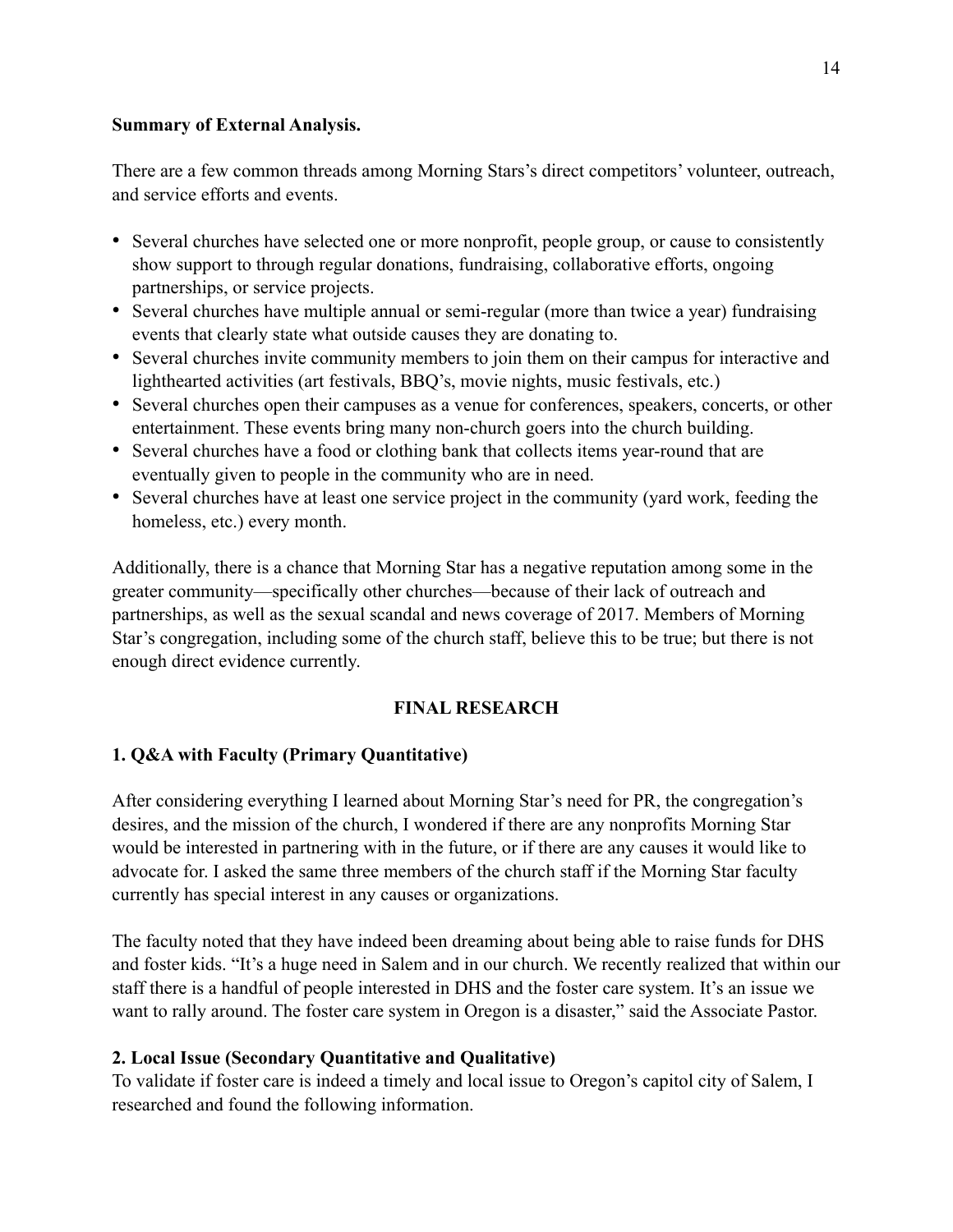Hillary Borrud from *The Oregonian* reported on Apr 16, 2019 that a federal lawsuit was filed against Oregon, "seeking to force leaders to fix deep-seated problems in the state's foster care system." It also reported that there were 8,000 children in Oregon's foster system, and that Oregon was "violating the children's' constitutional right to due process, including by failing to protect them from harm and failing to protect children with disabilities from discrimination and unnecessary institutionalization" ("Horrific").

KTVZ New reported in April of 2019 that Oregon's secretary of state's office said, "extensive work is needed to improve child safety within Oregon's troubled foster care system" ("Federal").

More recently, on September 5, 2019, Oregon's Governor Kate Brown addressed the still troubled foster care system in Oregon and mentioned that there are about 7,500 kids in the system (Weiber, "Gov. Brown").

#### **3. Local Foster Care Nonprofits (Primary Qualitative)**

I discovered a fairly new nonprofit, based one hour away from Morning Star, that aims to help Oregon's foster care system, its workers, and foster children. It is called Embrace Oregon.

"Embrace Oregon connects caring community members with vulnerable children and families in partnership with the Department of Human Services. We are dedicated to the flourishing of every child" (2017, "Our Story").

Embrace Oregon is highly dependent on and centered around "community members showing hospitality to children." Additionally, it mentions that members of the faith community have been its leading supporters. Not only does Embrace Oregon care for children, but it also supports the tired DHS staff.

Embrace Oregon partners with DHS and started the *Every Child* movement. Embrace Oregon has a variety of ways that volunteers can get involved with its efforts: giving tangible needs or engaging in service opportunities (2017, "Volunteer").

Embrace Oregon's mission and values align well with Morning Star's.

From my research, it does not appear that any other churches in Salem are partnering with Embrace Oregon or advocating for foster kids.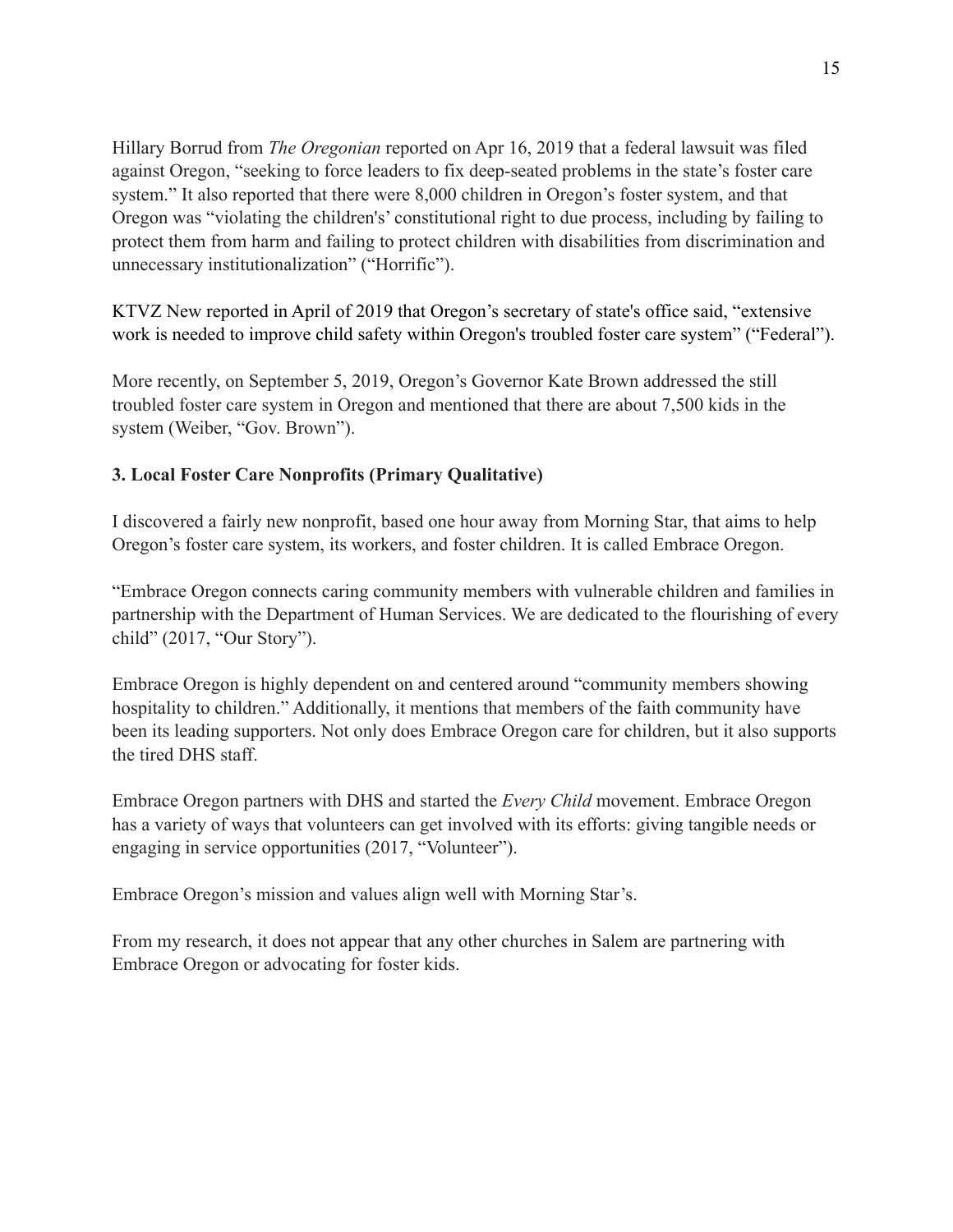#### **SWOT ANALYSIS**

| <b>Strengths</b><br>Large property<br>A congregation that wants to volunteer,<br>impact, and meet the needs of the outside<br>community<br>A congregation that is ready and waiting to<br>take actions that align with the church's<br>mission<br>Large number of 50 year-old and above<br>congregation (they may not be as busy or<br>have young children to attend to, giving<br>them more availability to serve and engage<br>in the church)<br>A staff and congregation that like doing<br>activities as a cohesive community<br>Good social media and website<br>Has been successful with advertising events<br>to the larger community in the past<br>Church's locations: highly visible from a<br>main road right off the freeway<br>Financially stable<br>Loyal congregation<br>Church staff that also wants to do better at<br>serving the community | Weaknesses<br>A fragile state of trust between church<br>leadership and congregation<br>Lack of consistent outreach events that<br>match those of competitors<br>Lack of partnerships with and support to<br>other nonprofits and causes                                           |
|---------------------------------------------------------------------------------------------------------------------------------------------------------------------------------------------------------------------------------------------------------------------------------------------------------------------------------------------------------------------------------------------------------------------------------------------------------------------------------------------------------------------------------------------------------------------------------------------------------------------------------------------------------------------------------------------------------------------------------------------------------------------------------------------------------------------------------------------------------------|------------------------------------------------------------------------------------------------------------------------------------------------------------------------------------------------------------------------------------------------------------------------------------|
| <b>Opportunities</b><br>The re-launch: an opportunity for a fresh<br>start and new chapter of the church<br>Improve outreach efforts<br>Strengthen trust between church leadership<br>and congregation<br>Better satisfy the desires of the key<br>stakeholders<br>Display/Reinforce ongoing commitment to<br>better leadership<br>Expand the age demographic of the church,<br>reach young adults and young families                                                                                                                                                                                                                                                                                                                                                                                                                                         | <b>Threats</b><br>Competing churches in Salem are doing<br>more of what the congregation has been<br>desiring to do (outreach efforts)<br>Congregation members who are tired of<br>unsatisfactory outreach events<br>Potentially negative reputation/image in<br>outside community |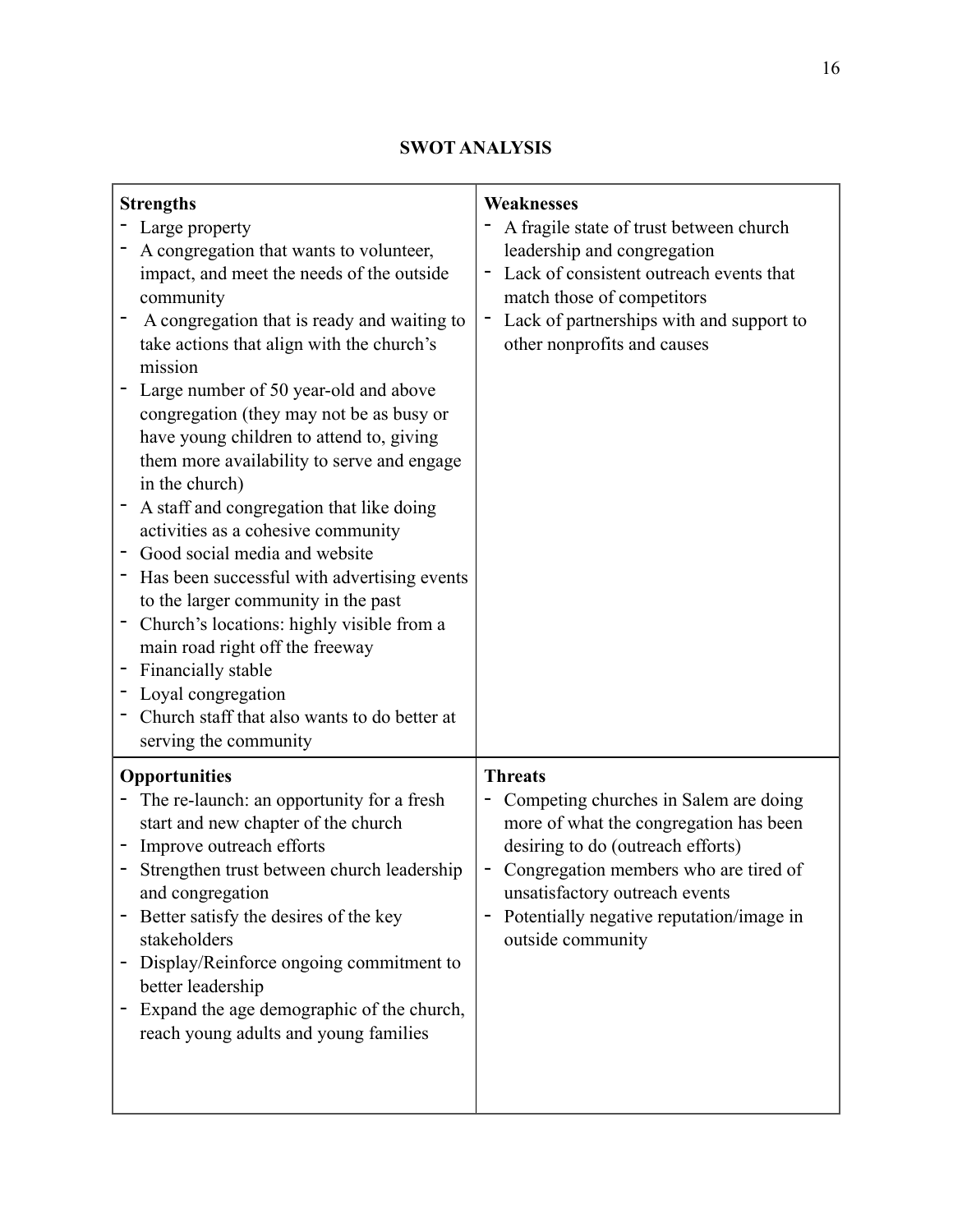#### **PROBLEM/OPPORTUNITY STATEMENT**

The majority of the adults in Morning Star's congregation are currently dissatisfied by the nature and lack of outreach opportunities organized and planned by Morning Star and are frustrated that it does not partner with other organizations; and there is an added risk that church attendance could drop as a result.

## **Programming**

#### **GOAL**

To reinforce to the adults in the congregation that their opinions are heard and valued by the church staff, and to increase their satisfaction and pride in Morning Star's outreach efforts, thus preventing another large decline in church attendance.

#### **OBJECTIVES, STRATEGIES, AND TACTICS**

**Primary Audience:** Adults in the Morning Star congregation, ages 18 and older

**Objective 1)** Increase at least 40% of key stakeholders' feelings of satisfaction in the outreach efforts organized by Morning Star in the period of 11 months.

**Strategy 1)** Introduce an outreach event calendar to give stakeholders hope for positive change.

**Tactic 1:** On the day of the re-launch in January (along with announcing new mission statement and values), introduce a detailed printed calendar of all upcoming outreach efforts for the new year. Explain why Morning Star is going to be more consistent and reach wider with outreach.

**Strategy 2)** Engage congregation in a wide variety of monthly outreach opportunities that can involve a greater number of the congregation, are more action-oriented, and that rely on the volunteerism of the church congregation to succeed.

**Tactic 1:** Use social media, videos, and weekly printed hand-outs to advertise events and opportunities.

**Tactic 2:** On one Saturday of every month, have an outreach day for all members of congregation to participate in or volunteer at. This may include: a service project in the church (e.g. church congregation comes together for one day to pack boxes for Feed Salem, foster children, or other people in need), a service project in the city (e.g. yard work, feeding the homeless, partnering with the efforts of another church, etc.), a fun event on Morning Star's campus that invites the wider community to attend (e.g. BBQ, movie night, concert, trunk-or-treat, conference, etc.), a fundraiser event hosted by Morning Star that invites the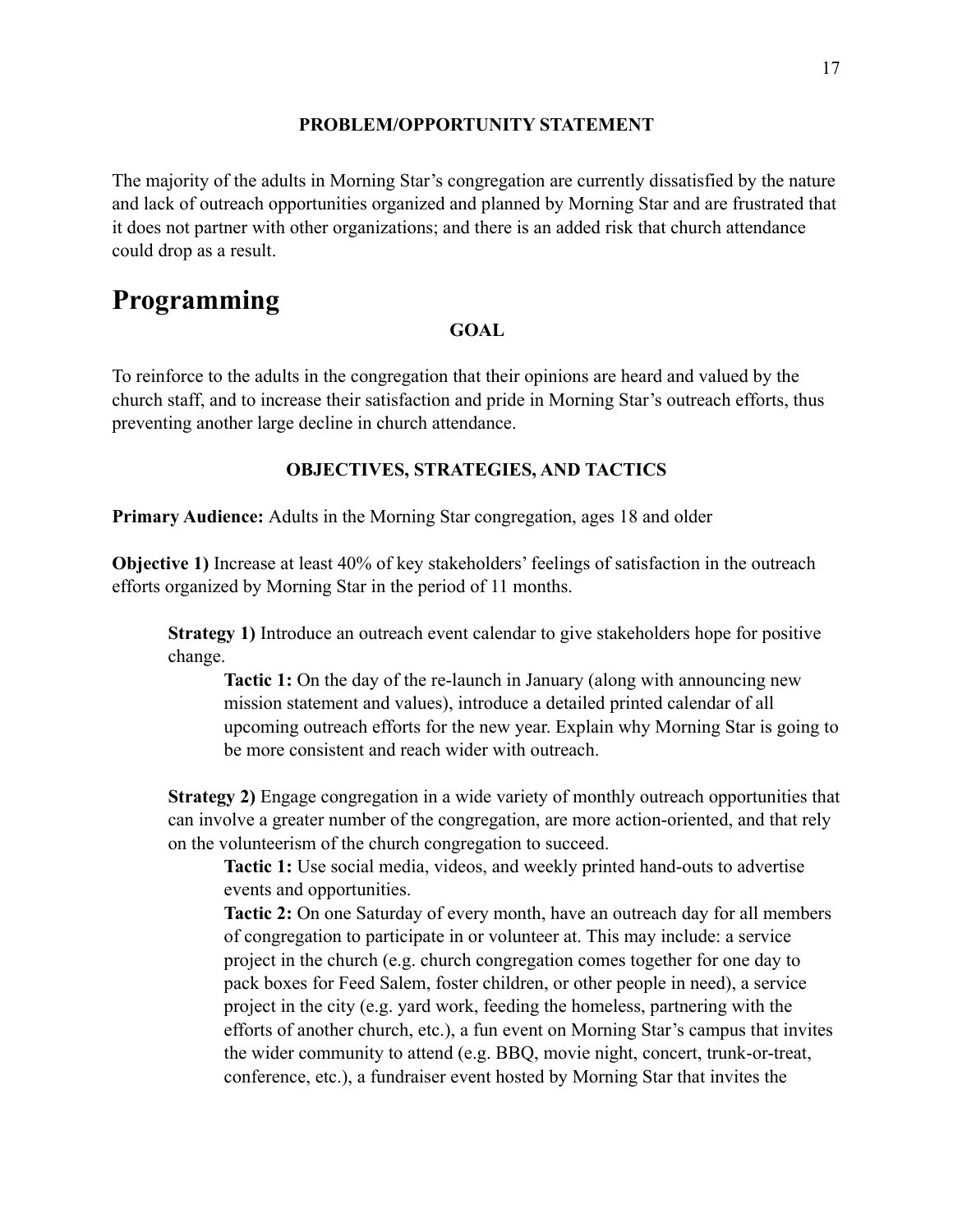community to attend and donates funds to another local nonprofit (e.g. fancy dinner or dessert night, fun run, concert, etc.)

**Strategy 3)** A long-term partnership with Embrace Oregon.

**Tactic 1:** On the day of the re-launch, announce to the congregation that Morning Star is going to partner with Embrace Oregon.

**Tactic 2:** Show a video to the congregation that discusses the issues in the Oregon foster care system and shows a handful of Morning Star staff speaking about why they have a special interest in this local nonprofit and the issue of foster care.

**Tactic 3:** Create a donation jar and donation bins for Embrace Oregon that always sit in the church lobby.

**Tactic 4:** Four times every year, have a service day or fundraiser that partners with Embrace Oregon and directly ties to foster care.

**Tactic 5:** Use social media and videos to advertise these events and opportunities, as well as to show the impact.

**Strategy 4)** Engage congregation and community in a "foster care fun-run fundraiser" for the whole community, run by Morning Star volunteers, during foster care awareness month (May).

**Tactic 1:** On the day of the re-launch, announce this special event happening in May, and ask for many volunteers to begin considering to help run the event. **Tactic 2:** Two months before the event, place a large banner promoting the event on church lawn, which is visible from the main road.

**Tactic 3:** Two months before the event, begin advertising event through sharable Facebook event, Instagram posts, and a video to be shared easily through Facebook.

**Tactic 4:** Two months before the event, give congregation a digital and paper sign-up sheet to begin filling volunteer positions to run the event.

**Tactic 5:** Have the fun run at the local park: Morning Start adult volunteers are running the event and all the stations, others from Morning Star are participating in the run, and Morning Start makes it clear that funds go toward Embrace Oregon.

**Tactic 6:** Staff from Embrace Oregon are present, running a booth that educates people on how to get more involved with Embrace Oregon.

**Strategy 5)** Show the congregation the significance and impact that Morning Star's new efforts and partnership have on the community.

**Tactic 1**: Post a recap post on Instagram and Facebook after every event. **Tactic 2:** After every event, have a pastor update the congregation on how their

efforts are having an impact.

**Tactic 3:** After six months of partnering with Embrace Oregon, post a video that summarizes all the impact that has resulted from the partnership.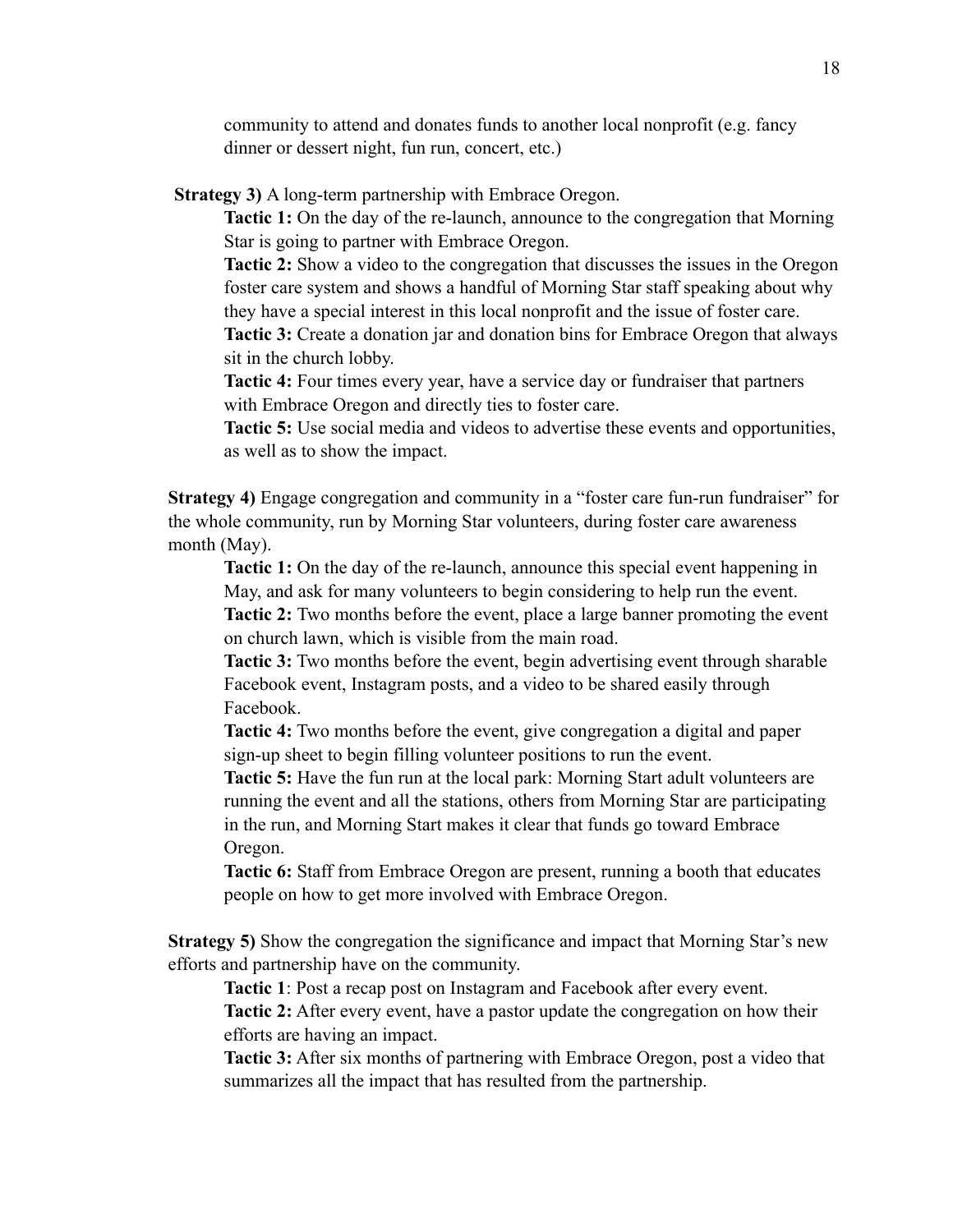**Objective 2)** Stakeholders become reassured that their voices and desires are heard by and can influence the decision-making of the Morning Star staff.

**Strategy 1:** (Along with the strategies and tactics of Objective 1) Have congregation participate in a brief, new survey at the beginning of the campaign period (January) and the end of the campaign period (December).

**Tactic 1:** One week after the relaunch, issue a paper survey, at church services, for all members of the congregation to participate in.

**Tactic 2:** One week after the relaunch, issue an electronic version of the survey, through email, for all members of the congregation to participate in. **Tactic 3:** In December, issue the same survey.

**Strategy 2:** Clearly communicate to stakeholders that the new outreach efforts are a direct result of Morning Star hearing the requests and desires of the church.

**Tactic 1:** On the relaunch day: After the new outreach event calendar is disseminated, Pastor Scott will verbally communicates this message to church body (from stage).

**Tactic 2:** Make a social media post for Morning Star's Instagram and Facebook that communicates this message.

**Secondary Audience:** People who do not attend Morning Star, primarily adults 18 and above

**Objective 1)** Get 50 or more of these stakeholders to attend Morning Star's foster care fun-run fundraiser

**Strategy 1:** Make several hundred members of this audience aware and interested in Morning Star's Fun Run, at least one month in advance of the event day

**Tactic 1:** Two months before the event, place a large banner promoting the event on the church lawn, which is visible from the main road.

**Tactic 2:** Two months before the event, begin advertising event through sharable Facebook event, Instagram posts, and a video to be shared easily through Facebook.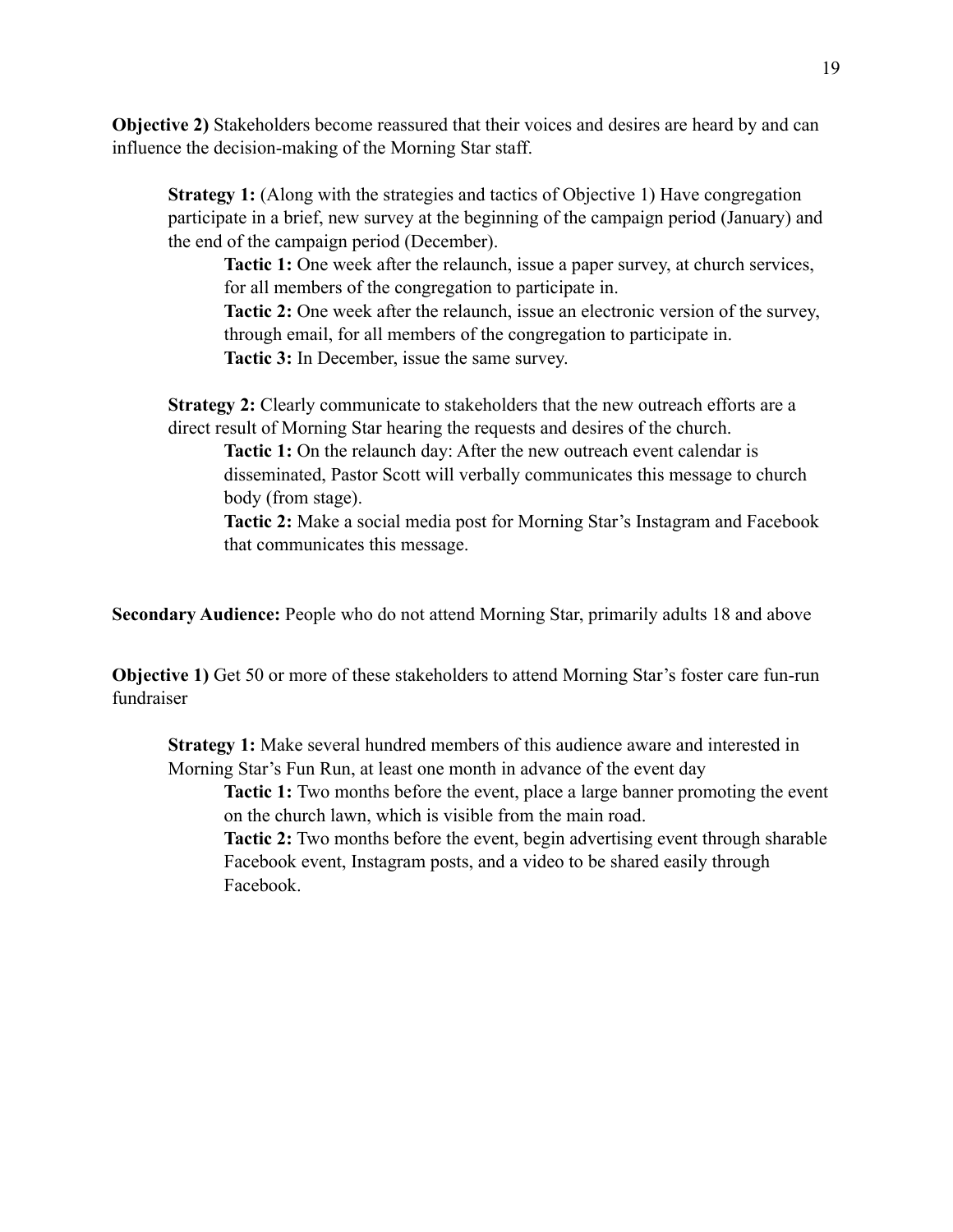#### **BUDGET**

#### **Foster Care Fun Run Budget**

| <b>Item</b>                                    | Quantity                            | <b>Total Cost</b>        |       |
|------------------------------------------------|-------------------------------------|--------------------------|-------|
| <b>Flyers</b>                                  | 1000                                |                          | \$90  |
| Event Venue Space                              |                                     | $\mathbf{1}$             | \$354 |
| Banner                                         |                                     | $\mathbf{1}$             | \$340 |
| <b>Water Bottles</b>                           | 300                                 |                          | \$50  |
| Trophies for Top Racers                        |                                     | 3                        | \$15  |
| Food                                           | 50 Snacks Provided<br>by Volunteers |                          | \$0   |
| Miscellaneous                                  | <b>TBD</b>                          |                          | \$200 |
| <b>Game Stations/Prizes</b><br><b>Balloons</b> | 100                                 |                          | \$50  |
|                                                |                                     | Total Cost = $$1,099.00$ |       |

#### **Foster Care Fun Run Fundraiser Ticked Cost**

- Admission for 12 years and over = \$20
- Admission for 11 year and under  $= $10$

In order to break even, roughly 75 people 12 years and over and 50 people 11 year and under would need to attend. That is 125 attendees. The goal for the event is to get at least 300 attendees. If the goal is met, a significant profit will be made.

#### **Other**

| <b>Item</b>              | Quantity | <b>Total Cost</b> |     |
|--------------------------|----------|-------------------|-----|
| <b>Outreach Calendar</b> |          | 1000              | 100 |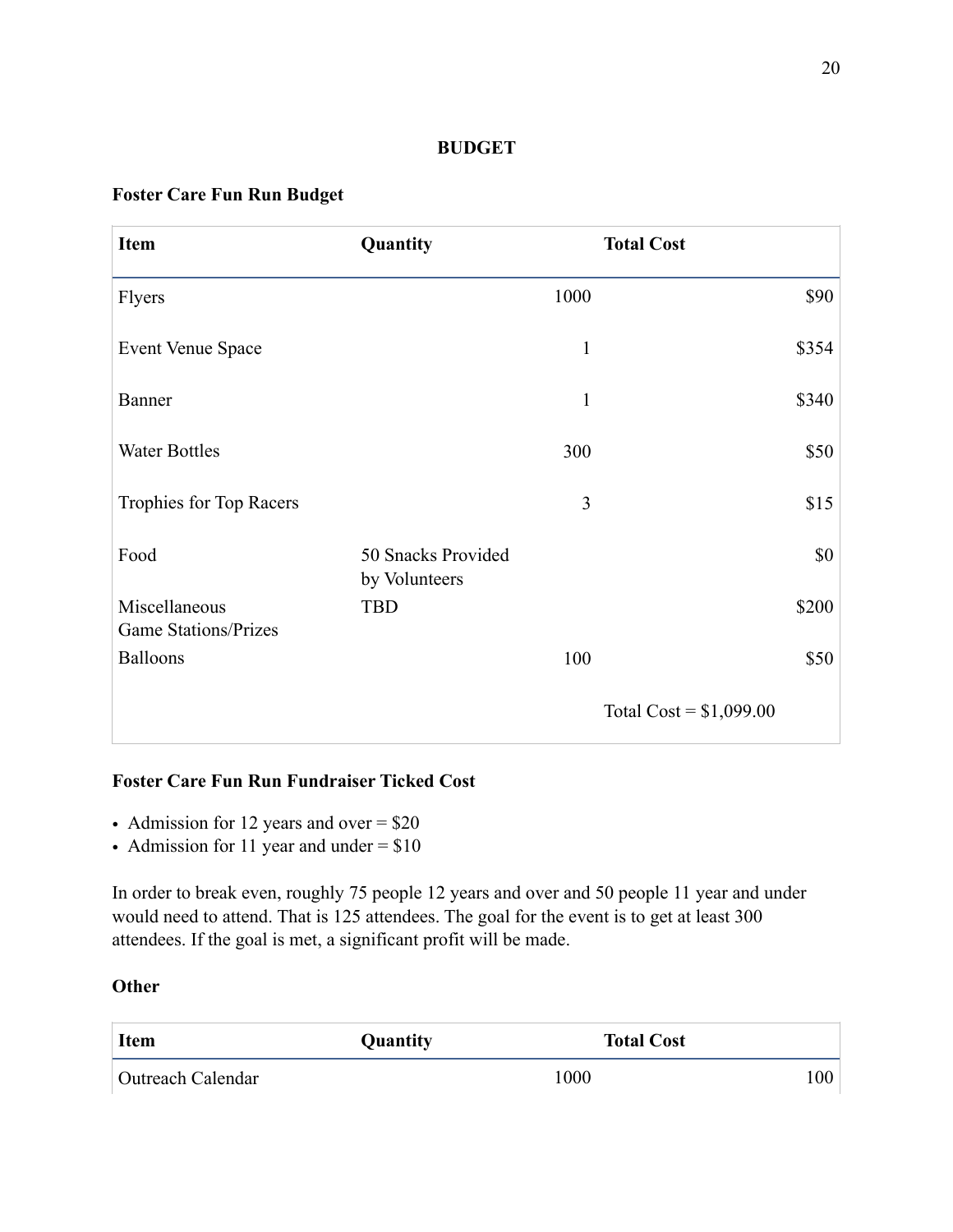| <b>Item</b> | Quantity | <b>Total Cost</b> |       |
|-------------|----------|-------------------|-------|
| Recap Video |          |                   | \$170 |

### **Implementation**

#### Primary Audience Objective 1 Strategy 1 Tactic 1 On the day of the re-launch in January (along with announcing new mission statement and values), introduce a detailed printed calendar of all upcoming outreach efforts for the new year. Explain why Morning Star is going to be more consistent and reach wider with outreach. **Message:**  "Our mission is 'Leading people to pursue a Jesus-first life,' and one way we want to do that is by obeying Christ's commission to love and serve others. But our love and service needs to be extended to those outside of Morning Star too. We want to not only love our church attendees but also love our city. The church leadership recognizes that, in the past, we haven't done as well at leading the church in outreach efforts as we could have. But we want to be better at walking outside the walls of the church and sharing Christ's love with our neighbors in the city. This new goal aligns specifically with some of our new, core values. For example: 'Missional Living: We won't just bring people to church, we will bring Jesus to our community.' And 'Stewardship: We will be known for radical generosity, intentionality, and care for everything we have and everything we are--because it's all His.' We want to be better about sharing generously with the community."

#### **MESSAGE MAP**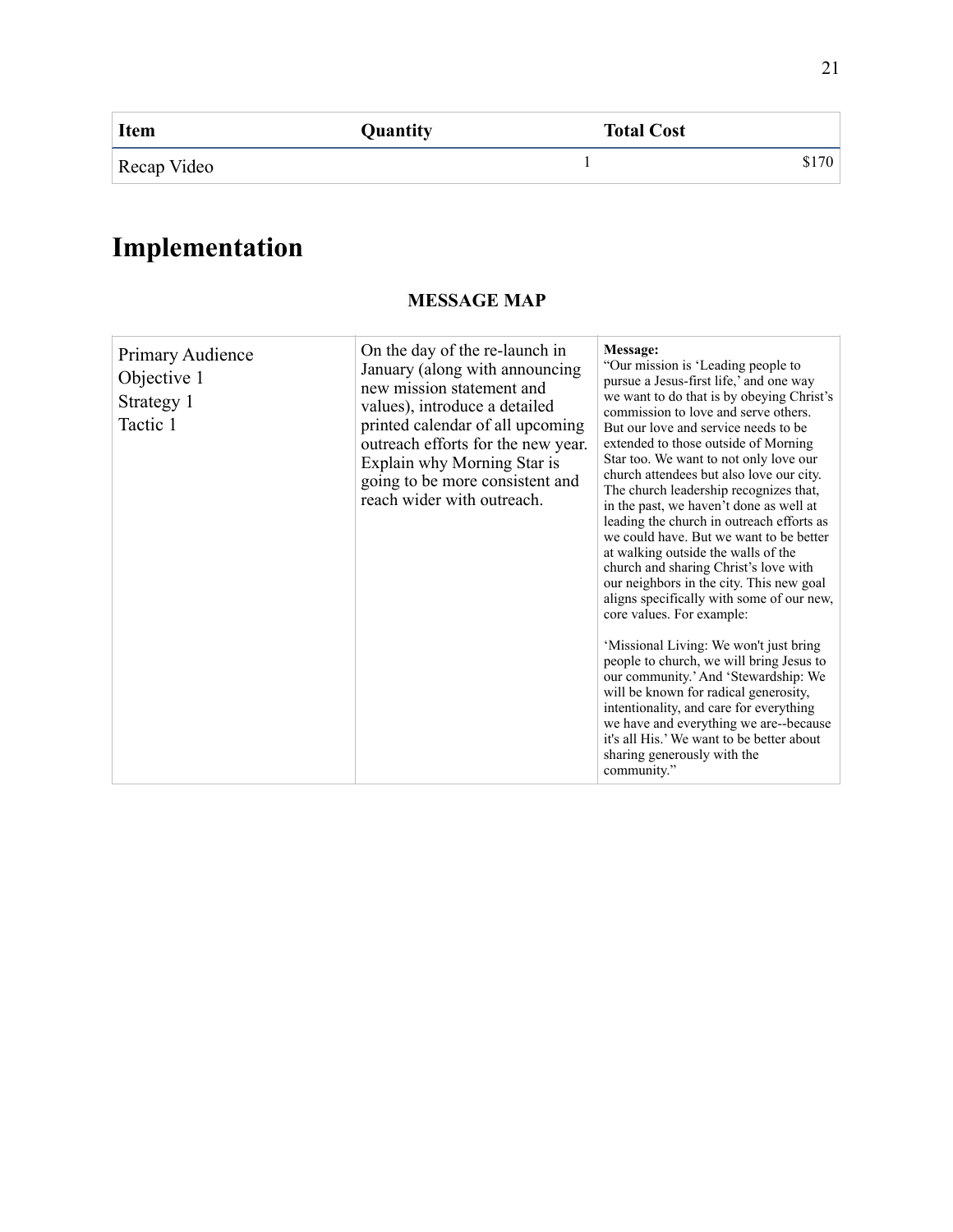| Primary Audience<br>Objective 1<br>Strategy 3<br>Tactic 1 | On the day of the re-launch,<br>announce to the congregation<br>that Morning Star is going to<br>partner with Embrace Oregon.                                                                                                                                    | Message:<br>"A lot of you have expressed that you'd<br>like Morning Star to improve in<br>partnering with other organizations that<br>are doing good for the community, like<br>other churches and local nonprofits. You<br>don't just want us to make efforts on our<br>own—you want us to join the efforts of<br>others. We love that you want to build<br>relationships and serve with others! We<br>hear you, and we want to honor that<br>desire as we enter into a new chapter for<br>Morning Star. As we've thought about<br>what organizations we might like to<br>have an ongoing partnership with and<br>support, we felt a heavy burden for<br>Oregon's foster care system. The state of<br>the foster care in Oregon is disastrous<br>right now, and DHS is struggling to give<br>adequate care to 8,000 of God's beloved<br>children. This leads us to our next<br>announcement: We are going to start an<br>ongoing partnership with a local<br>organization called Embrace Oregon." |
|-----------------------------------------------------------|------------------------------------------------------------------------------------------------------------------------------------------------------------------------------------------------------------------------------------------------------------------|----------------------------------------------------------------------------------------------------------------------------------------------------------------------------------------------------------------------------------------------------------------------------------------------------------------------------------------------------------------------------------------------------------------------------------------------------------------------------------------------------------------------------------------------------------------------------------------------------------------------------------------------------------------------------------------------------------------------------------------------------------------------------------------------------------------------------------------------------------------------------------------------------------------------------------------------------------------------------------------------------|
| Primary Audience<br>Objective 1<br>Strategy 3<br>Tactic 2 | Show a video to the congregation<br>that discusses the issues in the<br>Oregon foster care system and<br>shows a handful of Morning Star<br>staff speaking about why they<br>have a special interest in this<br>local nonprofit and the issue of<br>foster care. | Messaging:<br>Video includes: Representatives from<br>Embrace Oregon explaining the current<br>state of Oregon's foster care system,<br>what Embrace Oregon is and does, and<br>how it plans on involving Morning Star<br>in its efforts in the future. Video also<br>includes testimonials from 3-4 Morning<br>Star staff members who have special<br>interest in and connection to the foster<br>care system. The video conveys a tone<br>of hopeful anticipation for what<br>Morning Star's congregation may be<br>able to accomplish through the<br>partnership.                                                                                                                                                                                                                                                                                                                                                                                                                               |
| Primary Audience<br>Objective 1<br>Strategy 3<br>Tactic 3 | Create a donation jar and<br>donation bins for Embrace<br>Oregon that always sit in the<br>church lobby.                                                                                                                                                         | Message:<br>"You'll be able to support Embrace<br>Oregon through the service projects and<br>fundraising events we have periodically.<br>But we're also placing a donation jar<br>and donation bins in the lobby for<br>ongoing financial support and the<br>collection of items that children in foster<br>care need. At the donation station, you'll<br>find a list of items that Embrace Oregon<br>has suggested for donations. We'll<br>collect those over time and eventually<br>pack them into 'love boxes' on our event<br>days."                                                                                                                                                                                                                                                                                                                                                                                                                                                           |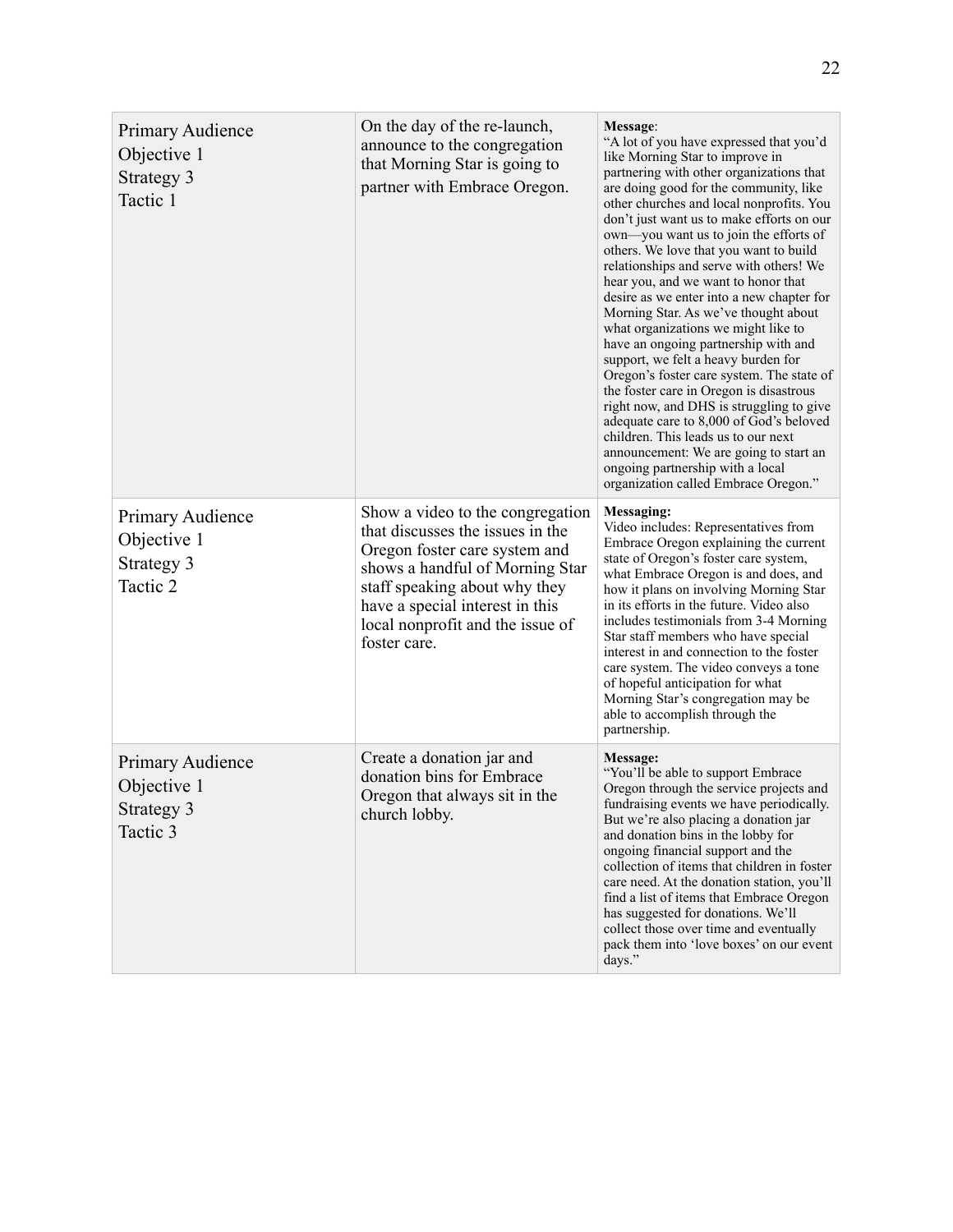| Primary Audience<br>Objective 1<br>Strategy 3<br>Tactic 5 | (Ongoing) Use social media and<br>videos to advertise these events<br>and opportunities, as well as to<br>show the impact.                                              | Messaging:<br>In church bulletins and social media<br>posts: Describe upcoming outreach<br>opportunities and include goals for each<br>one. After these events are completed,<br>thank volunteers, make statements about<br>the positive impact, and invite church to<br>serve at the next event. If possible,<br>include footage from events or statistics<br>about the impact.                                                                                                                                                                                                                                                                                                                                                                                                                                                                                                                   |
|-----------------------------------------------------------|-------------------------------------------------------------------------------------------------------------------------------------------------------------------------|----------------------------------------------------------------------------------------------------------------------------------------------------------------------------------------------------------------------------------------------------------------------------------------------------------------------------------------------------------------------------------------------------------------------------------------------------------------------------------------------------------------------------------------------------------------------------------------------------------------------------------------------------------------------------------------------------------------------------------------------------------------------------------------------------------------------------------------------------------------------------------------------------|
| Primary Audience<br>Objective 1<br>Strategy 4<br>Tactic 1 | On the day of the re-launch,<br>announce this special event<br>happening in May, and ask for<br>many volunteers to begin<br>considering to help run the event.          | Message:<br>"To launch our partnership with<br>Embrace Oregon, we're planning a<br>"Foster Care Fun Run Fundraiser" for<br>this May, which is foster care awareness<br>month! It's going to be a fun way to<br>raise awareness of an important issue,<br>raise funds to help foster children, and<br>engage with the the Salem community.<br>We're hoping to advertise this event to<br>the city and get others to take part in this<br>special event. We hope you'll join us in<br>telling your friends and inviting people<br>who don't attend Morning Star. But to<br>pull this off, we also need the Morning<br>Star family to come together and serve.<br>We're asking for you to fill many<br>volunteer spots and to bring the food.<br>This will allow you to display your<br>wonderful servant-hearts to the people<br>of Salem and allow us to give even more<br>funds to Embrace Oregon. |
| Primary Audience<br>Objective 1<br>Strategy 4<br>Tactic 2 | Two months before the event,<br>place a large banner promoting<br>the event on church lawn, which<br>is visible from the main road.                                     | Messaging: "You're invited to the<br>Foster Care Fun Run Fundraiser!<br>Support the Oregon foster care<br>system with us. (Date, Location,<br>Time, Embrace Oregon logo)                                                                                                                                                                                                                                                                                                                                                                                                                                                                                                                                                                                                                                                                                                                           |
| Primary Audience<br>Objective 1<br>Strategy 4<br>Tactic 3 | Two months before the event,<br>begin advertising event through<br>sharable Facebook event,<br>Instagram posts, and a video to<br>be shared easily through<br>Facebook. | <b>Messaging:</b> Facebook event page<br>and Instagram posts use same design<br>as banner. Provide more details<br>explaining who is invited, why the<br>event will be fun and worthwhile,<br>and that this is a partnership effort<br>between Morning Star and Embrace<br>Oregon.                                                                                                                                                                                                                                                                                                                                                                                                                                                                                                                                                                                                                 |
| Primary Audience<br>Objective 1<br>Strategy 5<br>Tactic 1 | (Ongoing) Post a recap post on<br>Instagram and Facebook after<br>every event.                                                                                          | <b>Messaging: Posts include quotes</b><br>from Embrace Oregon explaining<br>the positive impact that Morning<br>Star's service and funds are having<br>on foster kids. Pots always thank<br>volunteers, invite them to join the<br>next project, and, if possible, video<br>footage from an event.                                                                                                                                                                                                                                                                                                                                                                                                                                                                                                                                                                                                 |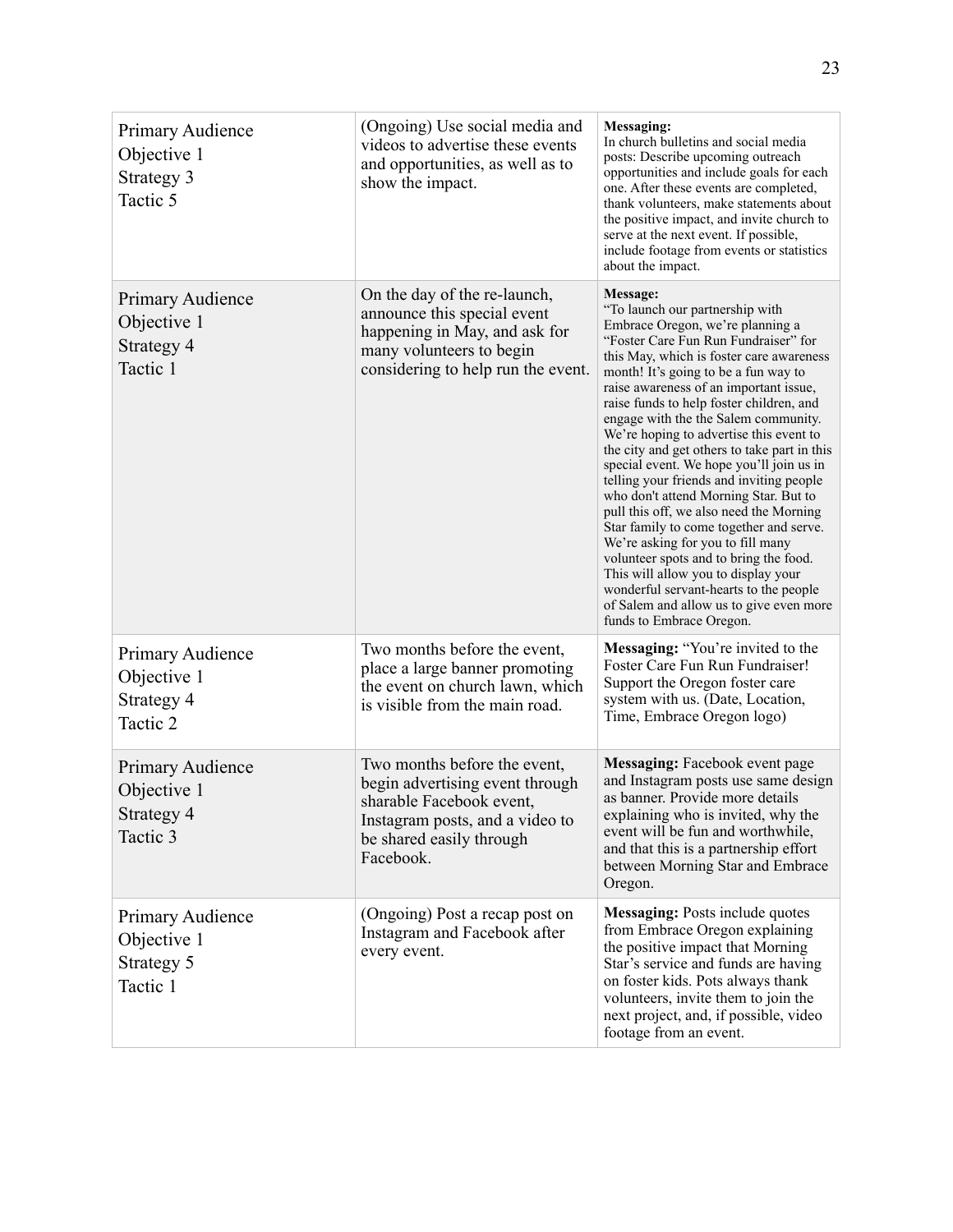| Primary Audience<br>Objective 1<br>Strategy 5<br>Tactic 3 | After six months of partnering<br>with Embrace Oregon, post a<br>video that summarizes all the<br>impact that has resulted from the<br>partnership.                          | Messaging: Here's how your efforts<br>are changing livesIn the past 6<br>months, your volunteer hours and<br>donations for Embrace Oregon have<br>been improving the lives of 8,000<br>children(add more details)                                                                                                                                                                                                                                                                                                                                                                                                                                                                                                                                                                                                                                                                   |
|-----------------------------------------------------------|------------------------------------------------------------------------------------------------------------------------------------------------------------------------------|-------------------------------------------------------------------------------------------------------------------------------------------------------------------------------------------------------------------------------------------------------------------------------------------------------------------------------------------------------------------------------------------------------------------------------------------------------------------------------------------------------------------------------------------------------------------------------------------------------------------------------------------------------------------------------------------------------------------------------------------------------------------------------------------------------------------------------------------------------------------------------------|
| Primary Audience<br>Objective 2<br>Strategy 1             | Have congregation participate in<br>a brief, new survey at the<br>beginning of the campaign<br>period (January) and the end of<br>the campaign period<br>(December).         | Survey asks for name, age, and length of<br>attendance. It asks member to rate, on a<br>scale from 1-5, these questions:<br>How satisfied do you feel about<br>Morning Star's current outreach<br>efforts and opportunities? This<br>includes special events, service<br>projects, and the amount Morning<br>Star goes into the city to serve those<br>who don't attend Morning Star.<br>Do you feel that Morning is doing<br>enough outreach?<br>How satisfied do you feel about the<br>amount that Morning Star currently<br>partners with other organizations?<br>How proud do you currently feel to<br>be identified as someone who<br>attends Morning Star?<br>Do you feel that Morning Star's<br>leadership listens to the<br>congregation's voices and opinions?<br>Do you feel that your voice matters<br>to the Morning Star leadership and<br>can impact decision-making? |
| Primary Audience<br>Objective 2<br>Strategy 2<br>Tactic 1 | On the relaunch day: After the<br>new outreach event calendar is<br>disseminated, Pastor Scott will<br>verbally communicates this<br>message to church body (from<br>stage). | Message:<br>"In the survey we sent out in 2018,<br>many of you expressed a desire for<br>Morning Star do better at partnering<br>with other churches and nonprofits.<br>You want to build relationships and<br>community with others who are<br>already doing great things. — And<br>we heard you! We love that this is<br>your heart, and that's why we<br>decided to choose an organization to<br>partner with and support.                                                                                                                                                                                                                                                                                                                                                                                                                                                       |
| Primary Audience<br>Objective 2<br>Strategy 2<br>Tactic 2 | Make a social media post for<br>Morning Star's Instagram and<br>Facebook that communicates this<br>message.                                                                  | Message: Main photo says in big<br>letters: "We heard you" and<br>underneath, in smaller letters, it<br>says: "Announcing Morning Star's<br>new partnership with Embrace<br>Oregon." (Logo). Caption explains<br>the details and and also a summary<br>of who Embrace Oregon is.                                                                                                                                                                                                                                                                                                                                                                                                                                                                                                                                                                                                    |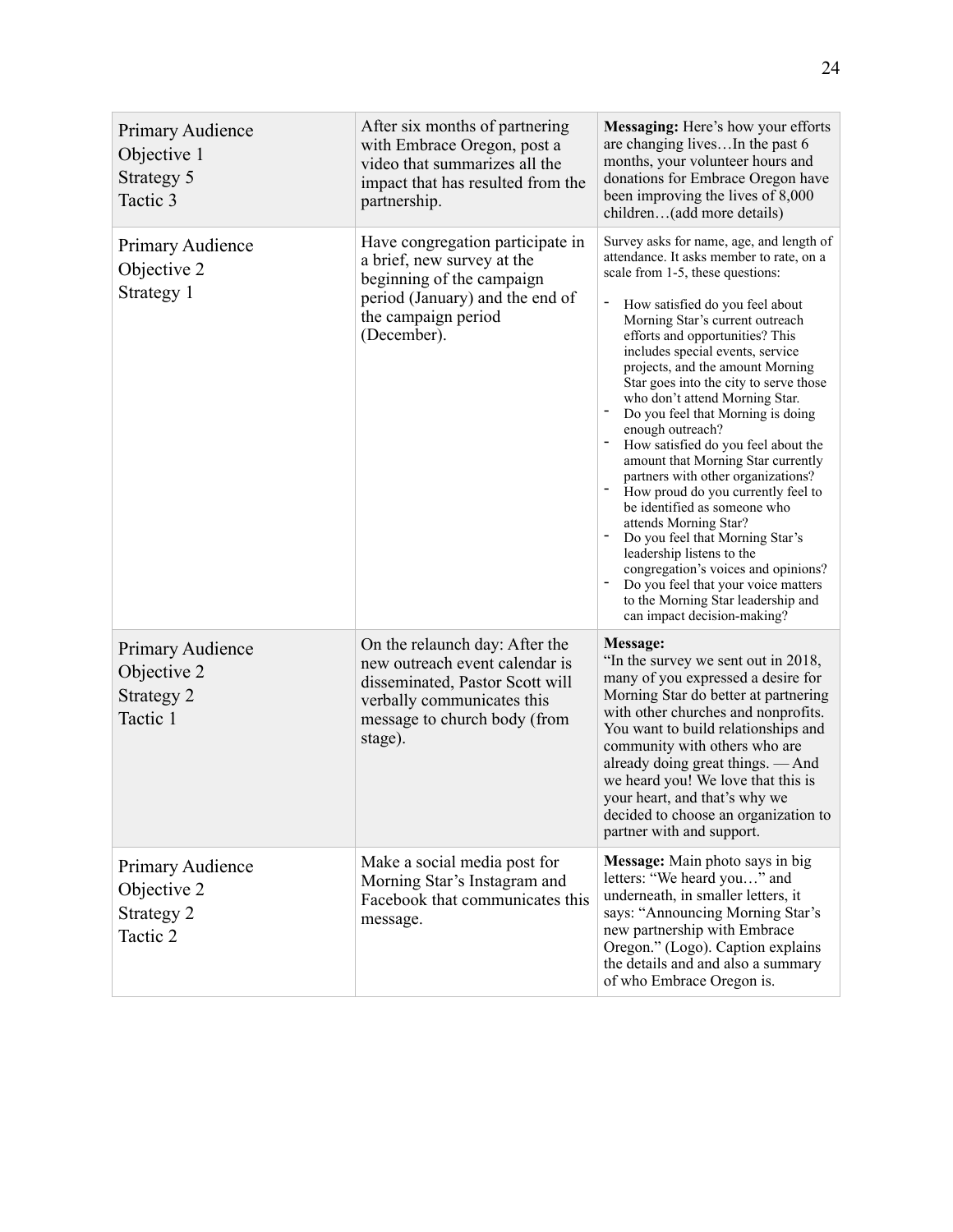#### **TIMELINE**

| <b>Supported Objective,</b><br><b>Strategy, or Tactic</b>                                                                                                      | Date/Deadline                                  | <b>Task</b>                                                                              | Lead                                         |
|----------------------------------------------------------------------------------------------------------------------------------------------------------------|------------------------------------------------|------------------------------------------------------------------------------------------|----------------------------------------------|
| <b>Primary Audience/</b><br><b>Objectives 1/Strategy 1/</b><br><b>Tactic 1</b>                                                                                 | October 22 & 29, 2019<br>November 12, 19, & 26 | Meetings to discuss and<br>plan all outreach events<br>and dates for 2020                | All Staff                                    |
| <b>Primary Audience/</b><br><b>Objectives 1/Strategy 2/</b><br>Tactics 1 & 2                                                                                   |                                                |                                                                                          |                                              |
| <b>Primary Audience/</b><br><b>Objective 1/Strategy 3/</b><br><b>Tactic 2</b>                                                                                  | December 10, 2019                              | Video announcing<br>partnership with Embrace<br>Oregon is finished                       | Church videographer                          |
| <b>Primary Audience/</b><br>Objective 1/Strategy 1/<br><b>Tactic 1</b>                                                                                         | December 12, 2019                              | Final design for Outreach<br>Calendar has been<br>approved                               | Graphic Designer and<br>Pastor Scott         |
| <b>Primary Audience/</b><br><b>Objective 2/Strategy 1/</b><br><b>Tactics 1, 2, &amp; 3</b>                                                                     | December 15, 2019                              | Digital and paper surveys<br>are created                                                 | Pastoral Team                                |
| <b>Primary Audience/</b><br>Objective 1/Strategy 4 /<br>Tactics 5 & 6                                                                                          | December 16, 2019                              | Event space and date for<br>fun run are booked                                           | <b>Event Manager</b>                         |
| <b>Primary Audience/</b><br><b>Objective 1/Strategy 1/</b><br><b>Tactic 1</b>                                                                                  | December 19, 2019                              | Outreach Calendars are<br>ordered                                                        | Office Admin                                 |
| <b>Primary Audience/</b><br><b>Objective 1/Strategy 1/</b><br><b>Tactic 1</b>                                                                                  | December 20, 2019                              | Outreach Calendars are<br>picked up from print shop                                      | Intern                                       |
| <b>Primary Audience/</b><br><b>Objectives 1/Strategy 2/</b><br><b>Tactics 2</b>                                                                                | Starting January 1-<br>Ongoing                 | Events team plans and<br>organizes ongoing<br>outreach events for every<br>month         | Newly Designated Events<br>Team (TBD)        |
| <b>Primary Audience/</b><br><b>Objectives 1/Strategy 2/</b><br>Tactics 1 & 2                                                                                   | Starting January 1-<br>Ongoing                 | Outreach event reminders<br>are included in the design<br>of weekly paper bulletins      | Graphic Designer                             |
| <b>Primary Audience/</b><br><b>Objectives 1/Strategy 2/</b><br>Tactics 1 & 2<br><b>Primary Audience/</b><br><b>Objectives 1/Strategy 5/</b><br><b>Tactic 1</b> | Starting January 1-<br>Ongoing                 | Social media posts to<br>promote and recap<br>outreach events are<br>designed and posted | Graphic Designer and<br>Social Media Manager |
| <b>Primary Audience/</b><br><b>Objective 1/Strategy 1/</b><br><b>Tactic 1</b>                                                                                  | January 5, 2020                                | Outreach Calendars are<br>given to congregation                                          | <b>Ushers</b>                                |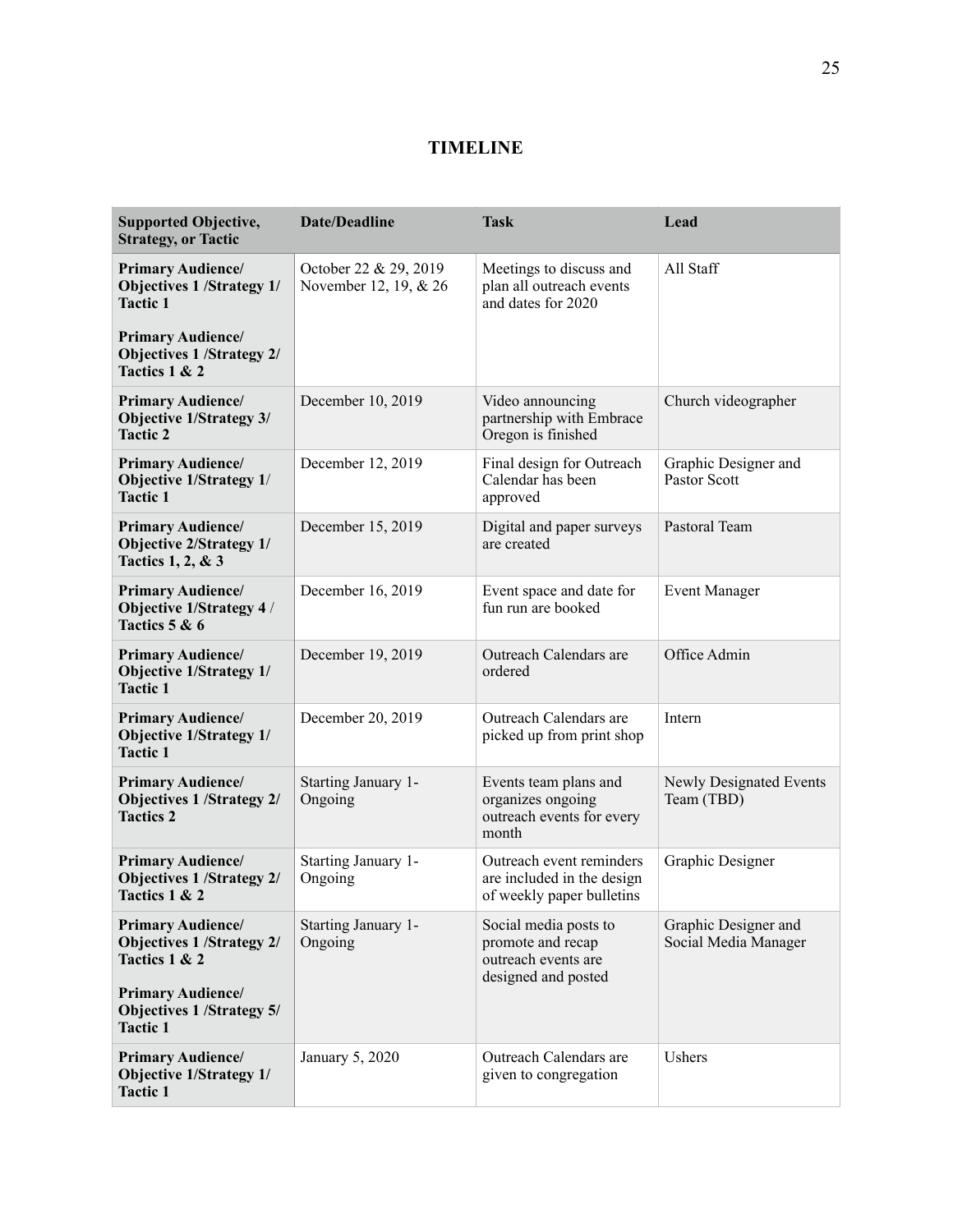| <b>Supported Objective,</b><br><b>Strategy, or Tactic</b>                                                                                                        | <b>Date/Deadline</b>                                                                              | <b>Task</b>                                                                                                          | Lead                                 |
|------------------------------------------------------------------------------------------------------------------------------------------------------------------|---------------------------------------------------------------------------------------------------|----------------------------------------------------------------------------------------------------------------------|--------------------------------------|
| <b>Primary Audience/</b><br>Objective 1/Strategy 1/<br><b>Tactic 1</b><br><b>Primary Audience/</b><br><b>Objective 2/Strategy 2/</b><br><b>Tactic 1</b>          | January 5, 2020                                                                                   | Announcement about new<br>outreach opportunities is<br>communicated to<br>congregation                               | Pastor Scott                         |
| <b>Primary Audience/</b><br>Objective 1/Strategy 3/<br>Tactics 1 & 2                                                                                             | January 5, 2020                                                                                   | Announcement about<br>partnership with Embrace<br>Oregon is communicated<br>to congregation (and video<br>is played) | Pastor Scott or Chris<br>Media Team  |
| <b>Primary Audience/</b><br>Objective 1/Strategy 3/<br><b>Tactic 1</b>                                                                                           | January 5 & 19, 2020<br>Febuary 2 & 16, 2020<br>March 1, 15, & 29, 2020<br>April 12 & 26<br>May 3 | Announcement about<br>Foster Care Fun Run is is<br>communicated to<br>congregation                                   | Pastor Scott or Chris                |
| <b>Primary Audience/</b><br>Objective 1/Strategy 3 /<br><b>Tactic 3</b>                                                                                          | January 11, 2020                                                                                  | Donation jar and bins are<br>placed in lobby                                                                         | Maintenance Team                     |
| <b>Primary Audience/</b><br><b>Objective 2/Strategy 1/</b><br>Tactics 1, 2, & 3                                                                                  | January 12, 2020                                                                                  | Surveys are given to<br>congregation (and<br>congregation is<br>encouraged to take online<br>survey when they can)   | Pastor Scott or Chris                |
| <b>Primary Audience/</b><br><b>Objective 2/Strategy 1/</b><br>Tactics 1, 2, & 3                                                                                  | February 12, 2020                                                                                 | Survey results are<br>analyzed and data is<br>recorded for later<br>reference                                        | Pastoral Team and main<br>staff      |
| <b>Primary Audience/</b><br><b>Objective 1/Strategy 4/</b><br>Tactics 2 & 3<br><b>Secondary Audience/</b><br><b>Objective 1/Strategy 1/</b><br>Tactics 1 & 2     | February 27, 2020                                                                                 | Design for Foster Care<br>Fun Run Fundraiser<br>banner and social media<br>posts are finalized                       | Graphic Designer and<br>Pastor Scott |
| <b>Primary Audience/</b><br><b>Objective 1/Strategy 4/</b><br><b>Tactic 2</b><br><b>Secondary Audience/</b><br><b>Objective 1/Strategy 1/</b><br><b>Tactic 1</b> | March 4, 2020                                                                                     | Banner is ordered                                                                                                    | Office Admin                         |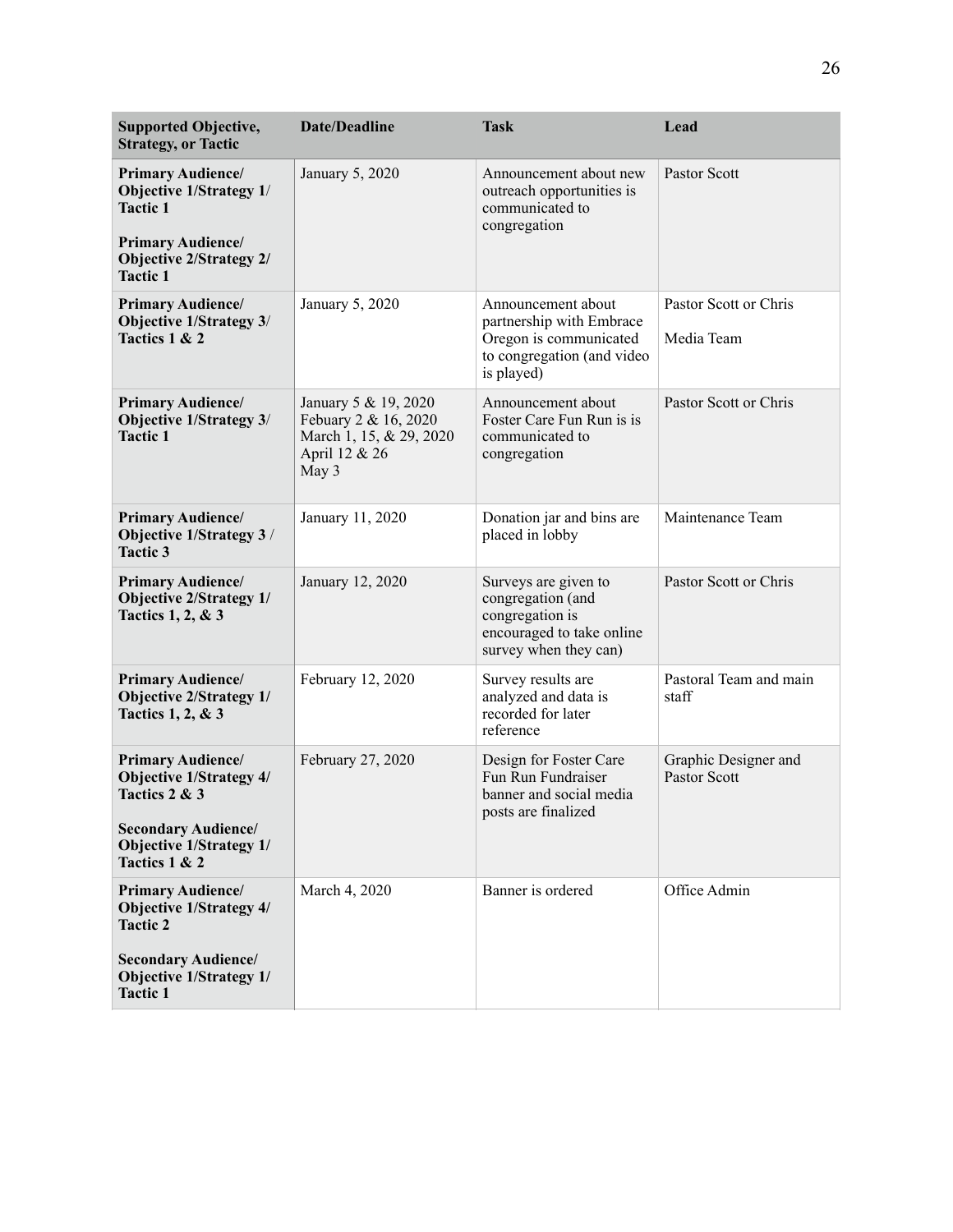| <b>Supported Objective,</b><br><b>Strategy, or Tactic</b>                                                                                     | <b>Date/Deadline</b>                      | <b>Task</b>                                                                                             | Lead                            |
|-----------------------------------------------------------------------------------------------------------------------------------------------|-------------------------------------------|---------------------------------------------------------------------------------------------------------|---------------------------------|
| <b>Primary Audience/</b><br><b>Objective 1/Strategy 4/</b><br><b>Tactic 2</b><br><b>Secondary Audience/</b><br><b>Objective 1/Strategy 1/</b> | March 5, 2020                             | Banner is picked up                                                                                     | Intern                          |
| <b>Tactic 1</b>                                                                                                                               |                                           |                                                                                                         |                                 |
| <b>Primary Audience/1/</b><br><b>Strategy 4/ Tactic 2</b><br><b>Secondary Audience/</b><br><b>Objective 1/Strategy 1/</b><br><b>Tactic 1</b>  | March 9, 2020                             | Banner is placed on<br>church lawn                                                                      | Maintenance Team                |
| <b>Primary Audience/1/</b><br><b>Strategy 4/ Tactic 3</b><br><b>Primary Audience/1/</b><br><b>Strategy 3/ Tactic 5</b>                        | March 10 & 24<br>April 3 & 17<br>May 1 &6 | Social media posts are<br>published on Facebook<br>and Instagram                                        | Social Media Manager            |
| <b>Primary Audience/</b><br><b>Objective 1/Strategy 4/</b><br><b>Tactic 4</b>                                                                 | March 14, 2020                            | Volunteer sign-up sheets<br>for fun run are printed and<br>placed in lobby                              | Intern                          |
| <b>Primary Audience/</b><br><b>Objective 1/Strategy 4/</b><br>Tactics 5 & 6                                                                   | May 7, 2020                               | Shopping trip to pick up<br>all materials and items for<br>fun run fundraiser                           | Someone from event team         |
| <b>Primary Audience/</b><br><b>Objective 1/Strategy 4/</b><br>Tactics 5 & 6                                                                   | May 9, 2020                               | Foster care fun run<br>fundraiser event day<br>(discuss further details<br>with event team)             | <b>Event Manager</b>            |
| <b>Primary Audience/</b><br><b>Objective 1/Strategy 5/</b><br><b>Tactic 3</b>                                                                 | July 19, 2020                             | Video that summarizes<br>impact of first 6 months of<br>partnership with Embrace<br>Oregon is played    | Media Team                      |
| <b>Primary Audience/</b><br><b>Objective 2/Strategy 1/</b><br>Tactics 1, 2, & 3                                                               | December 6, 2020                          | Surveys are re-distributed                                                                              | Pastoral Team and main<br>staff |
| <b>Primary Audience/</b><br><b>Objective 2/Strategy 1/</b><br>Tactics 1, 2, & 3                                                               | January 7, 2021                           | Survey results are<br>analyzed and campaign is<br>evaluated to see if desired<br>outcomes were achieved | Pastoral Team and main<br>staff |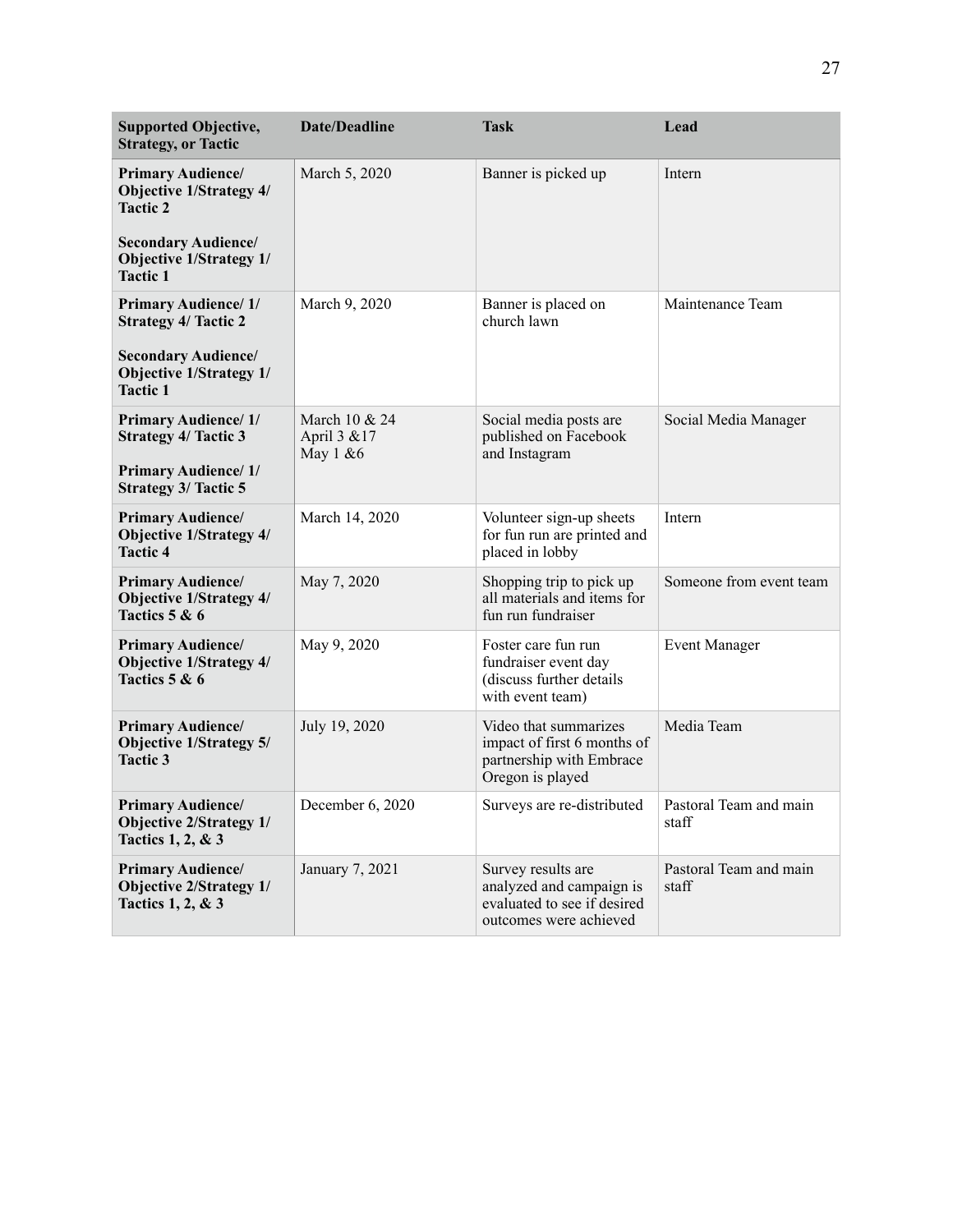### **Evaluation**

#### **PRIMARY AUDIENCE OBJECTIVE 1**

1. From January 12-Febuary 12 2020, the congregation will be able to take the survey, either on paper or online. A designated team will analyze the data and record it for later reference. Then, from December 6-January 6 the congregation will be able to take the survey again. The second (winter) edition of the survey will include an extra question that asks: "Did you take this survey earlier in the year?" In questions 1-4, the survey will ask questions and measure the congregation's attitudes about their satisfaction in the outreach efforts organized by Morning Star. In order to evaluate whether the campaign reached this objective, there should be an increase in 40% of the original adult survey-takers' responses to these three questions. (The survey results of those who did not take the survey in January-February will not be used to measure the impact of this campaign, but they will be saved for use and reference for the next year).

2. The congregation's sentiments about Morning Star's outreach efforts can also be monitored throughout the year through social media comments, verbal conversations, and how many volunteers show up at events. One person from Morning Star's event team will be designated to keep record of these small details.

#### **PRIMARY AUDIENCE OBJECTIVE 2**

1. The same evaluation methods used for objective 1 are used for objective 2; but this objective is measured by the survey responses to questions 5-6. In order to evaluate whether the campaign reached this objective, there should be more "yes" and "somewhat" responses than "no" responses on these questions. Specifically, the ratio of "yes" and "somewhat" to "no" responses should be 70/30.

#### **SECONDARY AUDIENCE OBJECTIVE 1**

1. In order to evaluate whether the campaign reached this objective, at least 50 members of the community should attend the fun-run fundraiser event. To measure this, the online or in-person registration sheet for the event will require people to check a box that indicates whether or not they attend Morning Star or consider Morning Star to be their church. There should be at least 50 people who do not attend Morning Star already.